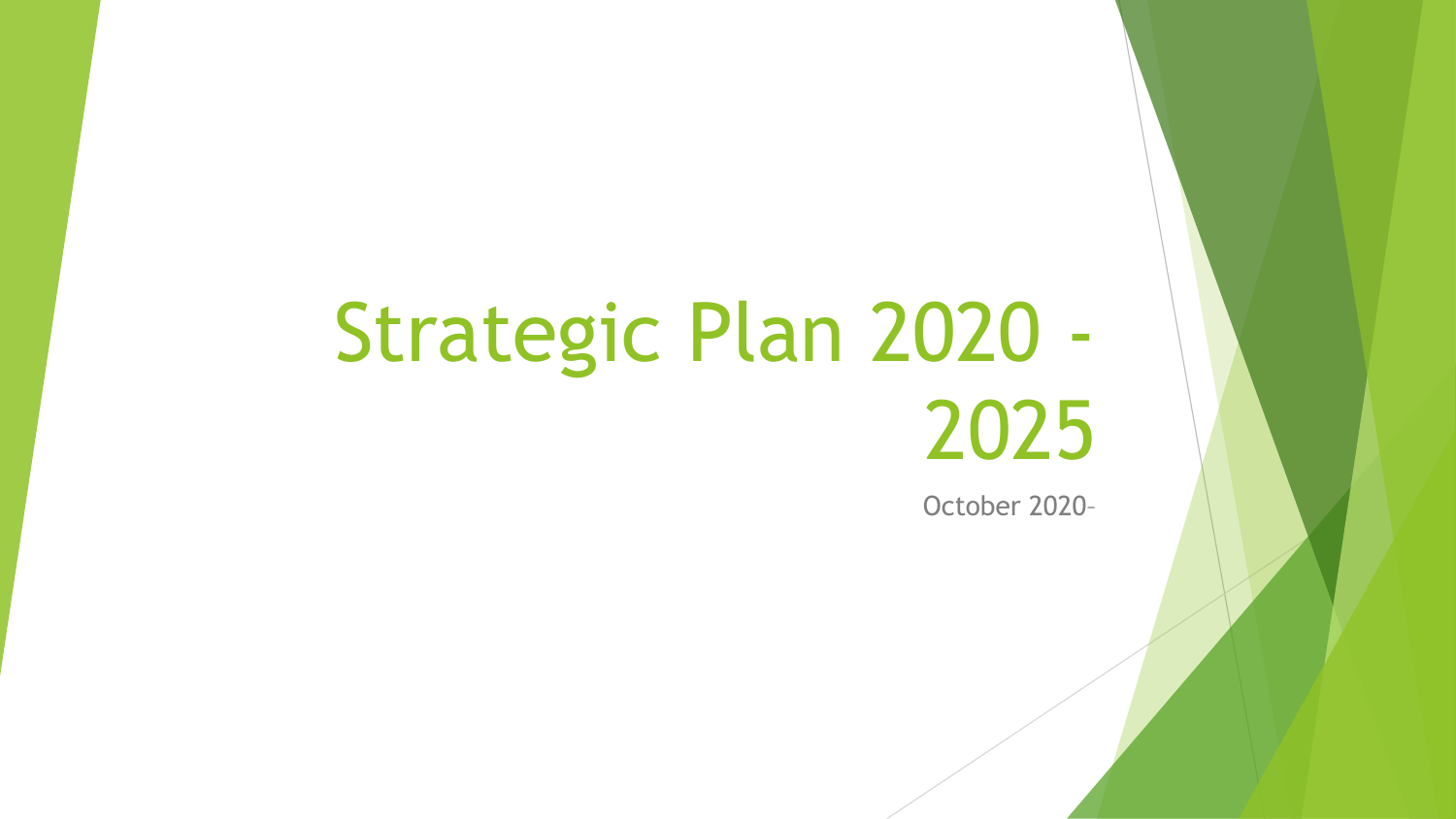## What is the purpose for a Strategic Plan

- It is a road map for LRC providing direction, drive and navigation through the 5 year journey
- It is not a tablet of stone
- It will be reviewed and updated no less that twice a year
- Each strategic aim will be underpinned with clear objectives and a methodology for achievement
- Gives all stakeholders a role within LRC through contributing and regularly feeding into the strategic plan to support its direction of travel
- All key players, collaborators and partners feed into the plan and work with LRC to achieve outcomes, and where appropriate, inform change and direction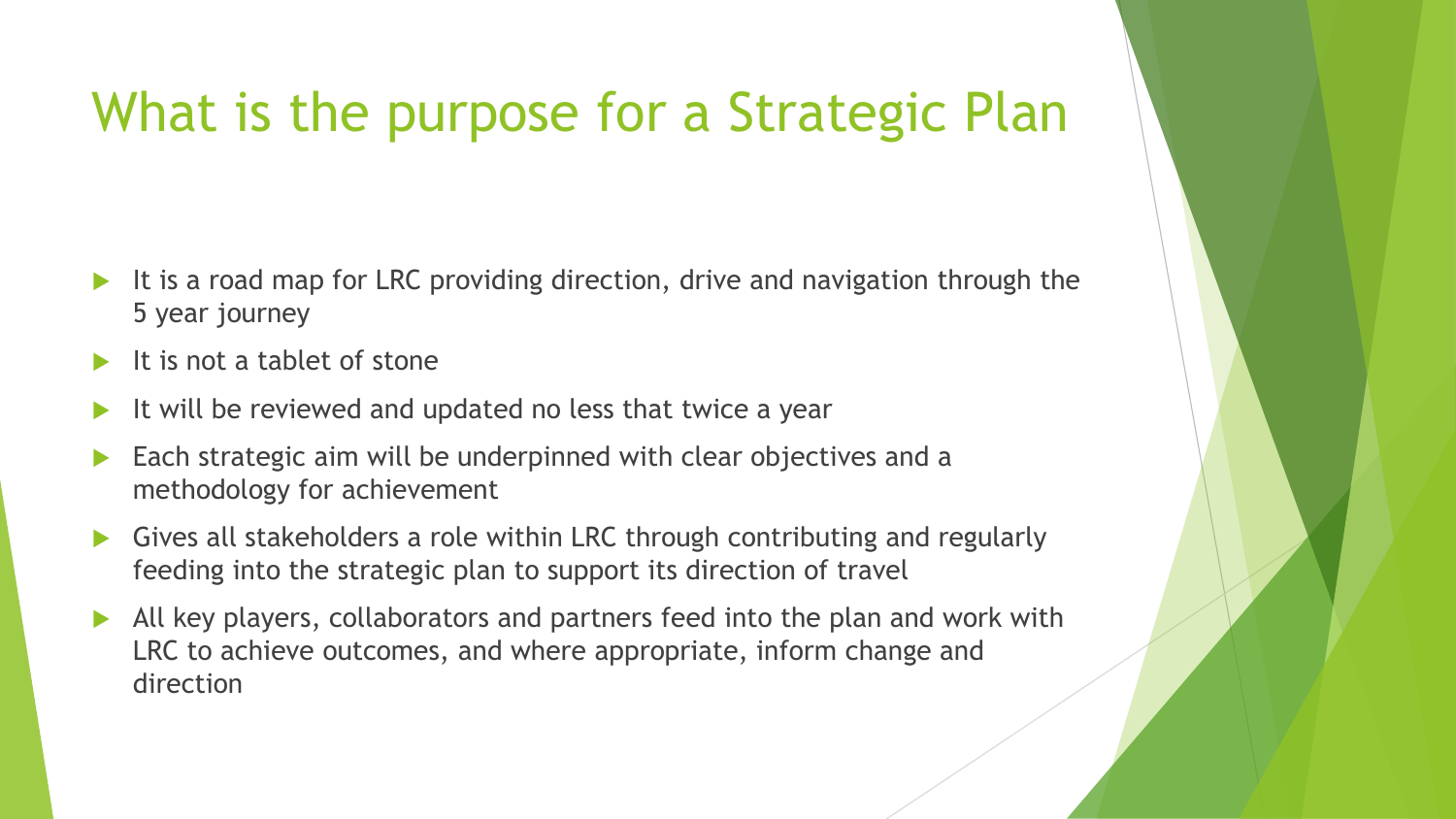# Strategic Plan

- Your contribution and involvement is critical and essential
- A clear vision of what we will become over the following years there will be a period of consolidation, growth and new sections/segments
- An idea of the direction of travel and developments we need to make within the next 18 months to 3 years
- From year 4 through to 5 will be less certain the political, social and economic position may vary that will influence the direction of travel and targets
- Also key areas we need to strengthen and improve against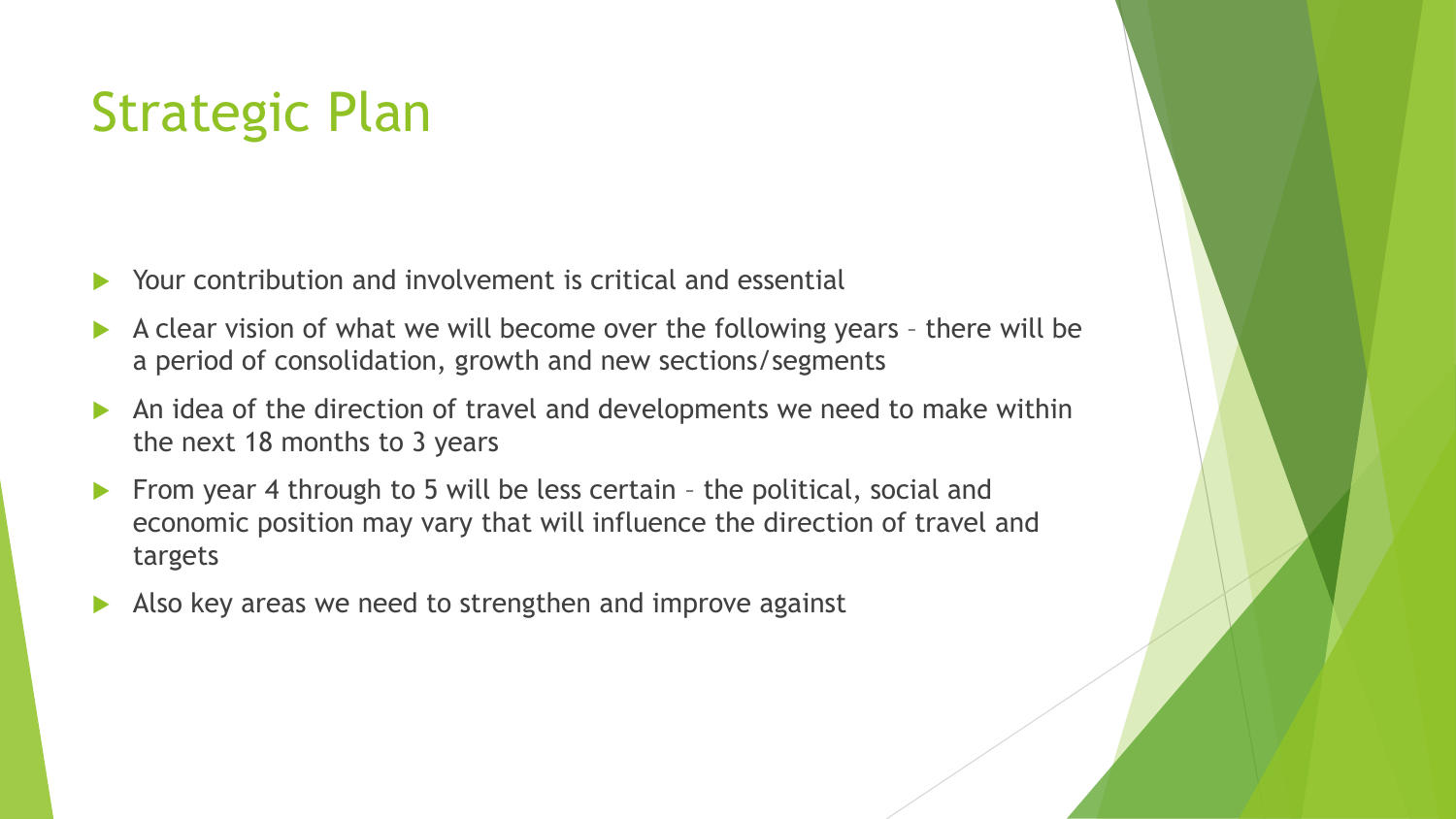#### Our Vision

**LRC** is a progressive Provider where everyone has the opportunity to grow, achieve and improve their life chances through education, training and community based activities.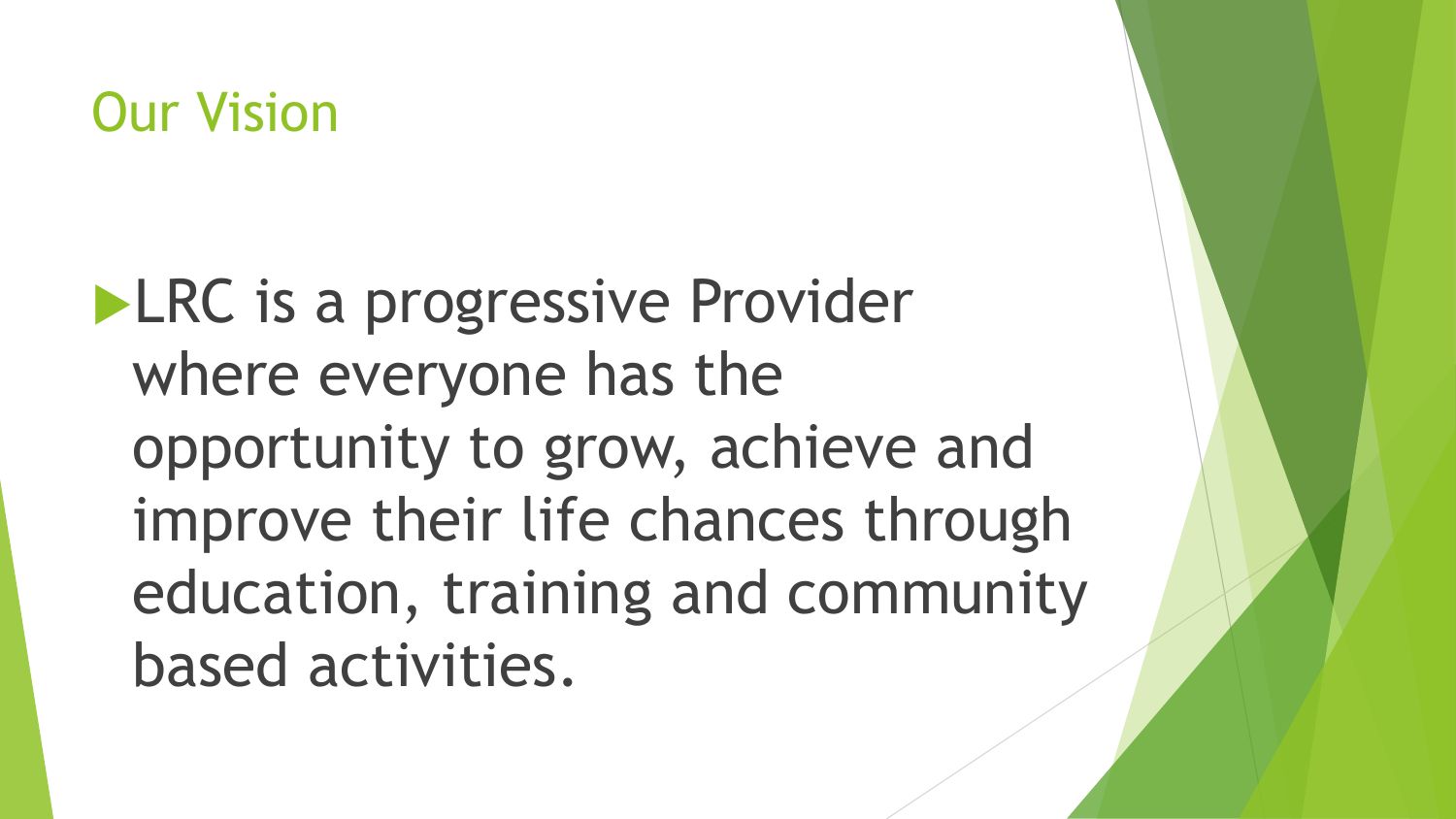## Our Mission Statement

- **Raising skills and attainment** ▶ Delivering excellence
- $\blacktriangleright$  To inspire people from all ages, communities and backgrounds to achieve their potential
- Working in partnership with employers to upskill workforce to meet local and other regions key objectives.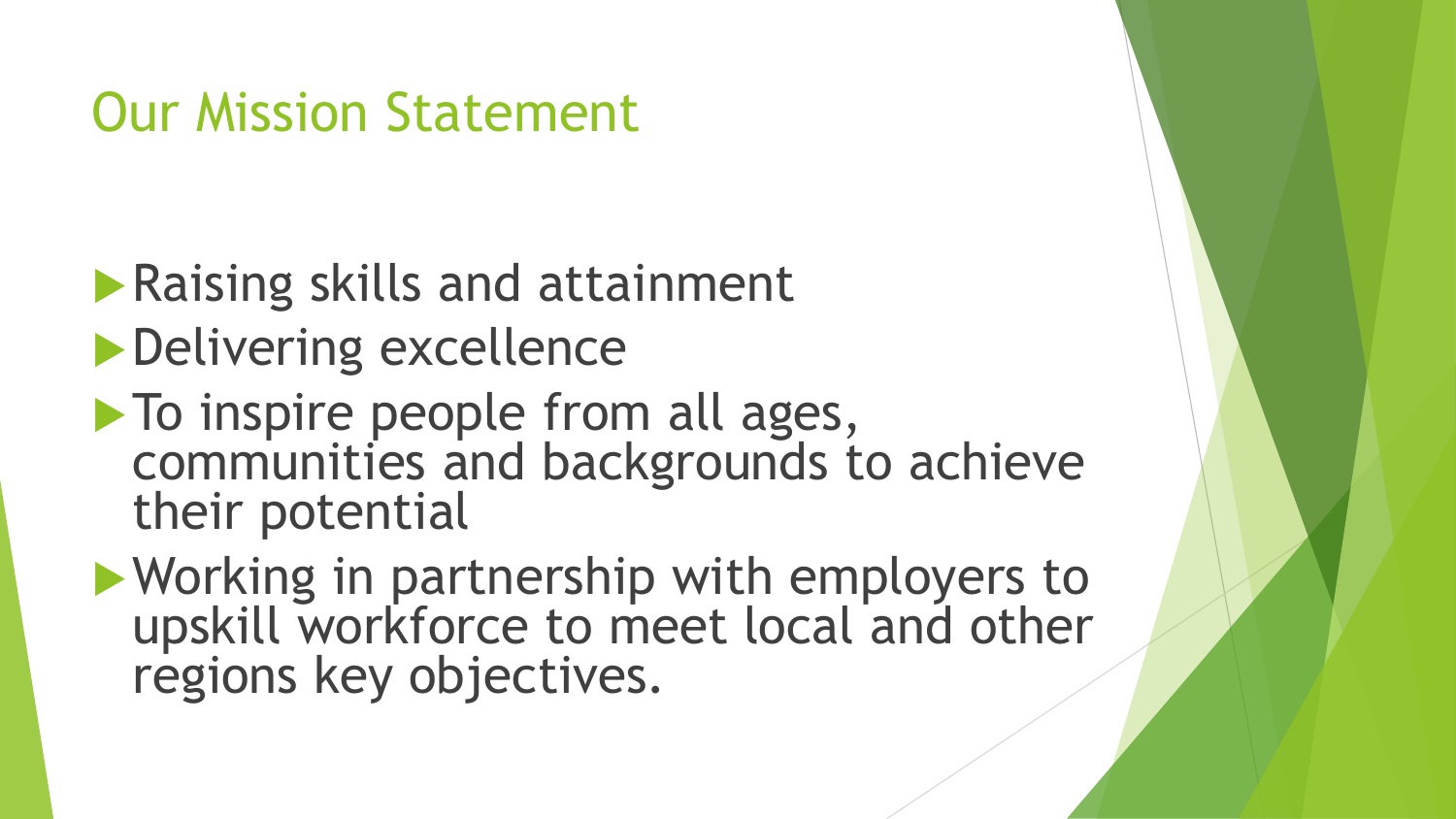## Our Values

- **Our Values** that lie at the heart of our work are:
- **Care and Compassionate Support** for all learners, especially those who could be vulnerable, marginalised or requiring support
- **Quality Service** for all that contact, enquire, enter or become a learners at LRC
- **Listen** and respond empathetically to every learner or individual
- **Generosity** in allowing people another chance
- **Respect** for all: valuing each person, their experience, opinions and choices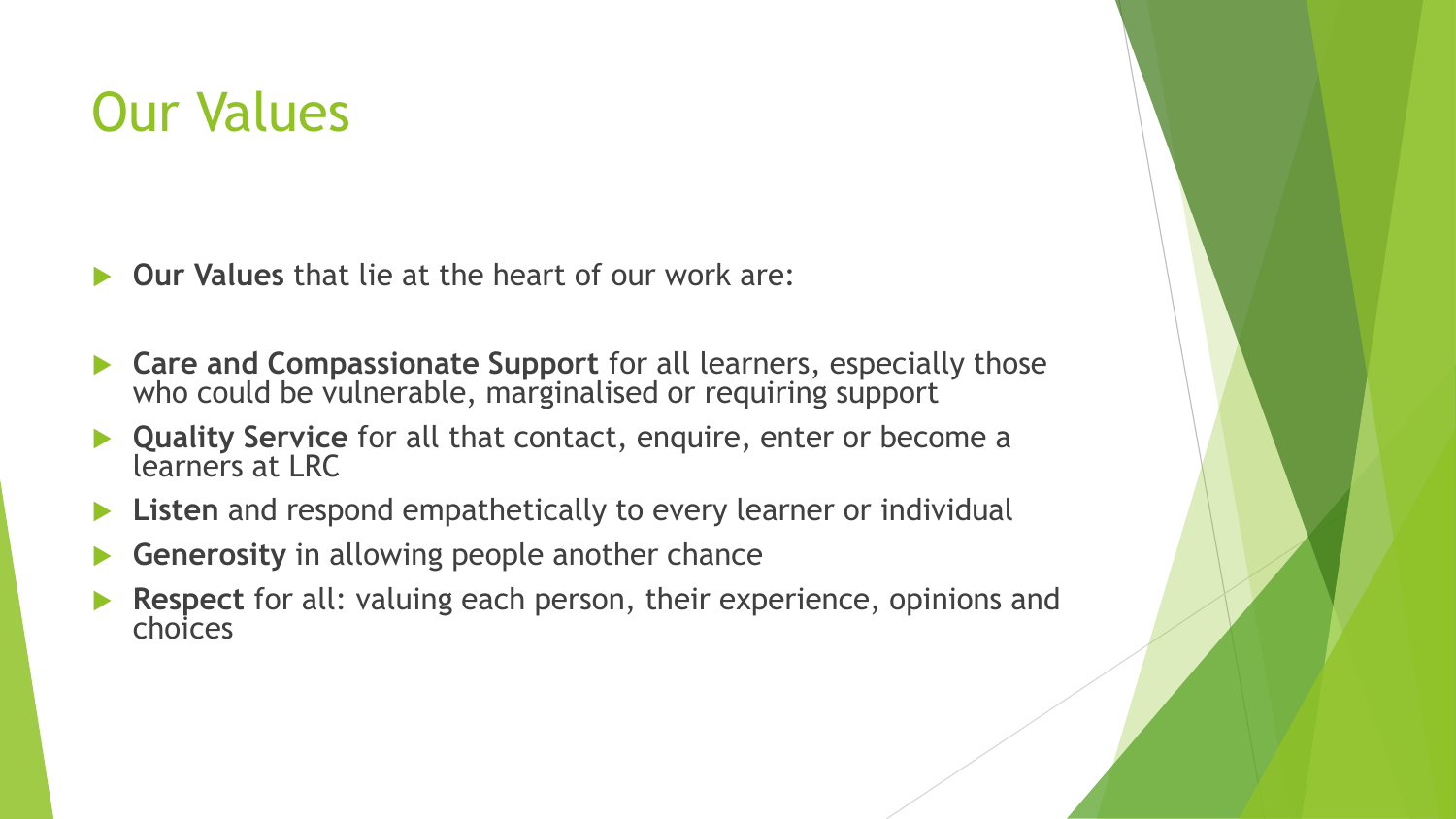#### Embedded in the professional nature of our work, **Our Principles** are:

- **Integrity**  expressed in honesty and reliability, transparency, accountability and trustworthiness
- **Inclusiveness**  welcoming people from all backgrounds, treating them fairly, recognising and valuing their distinctiveness as individuals
- **Empowerment**  creating an environment which enables people to take control of their learning, skills and life chances, by listening to them and offering choice wherever possible
- **Equality**  in the delivery of education and training to our learners and employed staff; recognising and valuing the diversity of the communities we serve
- **Collaboration**  through our enthusiasm and commitment for working in partnership with others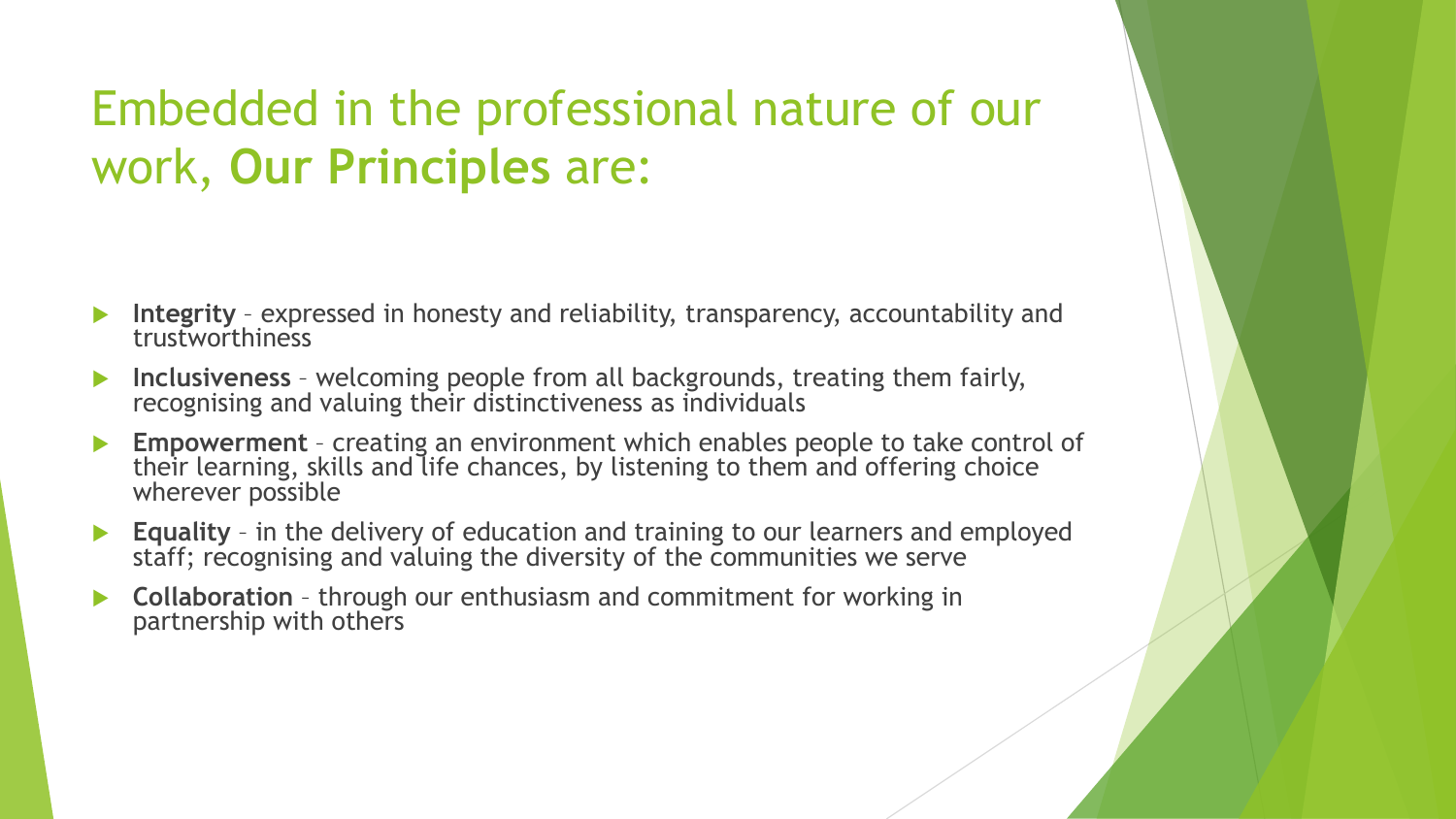#### What we strive to do

Our Context:

Be inclusive in all arears

Be understanding, compassionate, inviting and accommodating

Be transparent and accountable

Be responsible for upskilling learners at every stage

Be more effective in communication, both internal and external

Be more creative, stronger and bolder in marketing

Be more effective and use all resources available to achieve the challenges and goals within LRC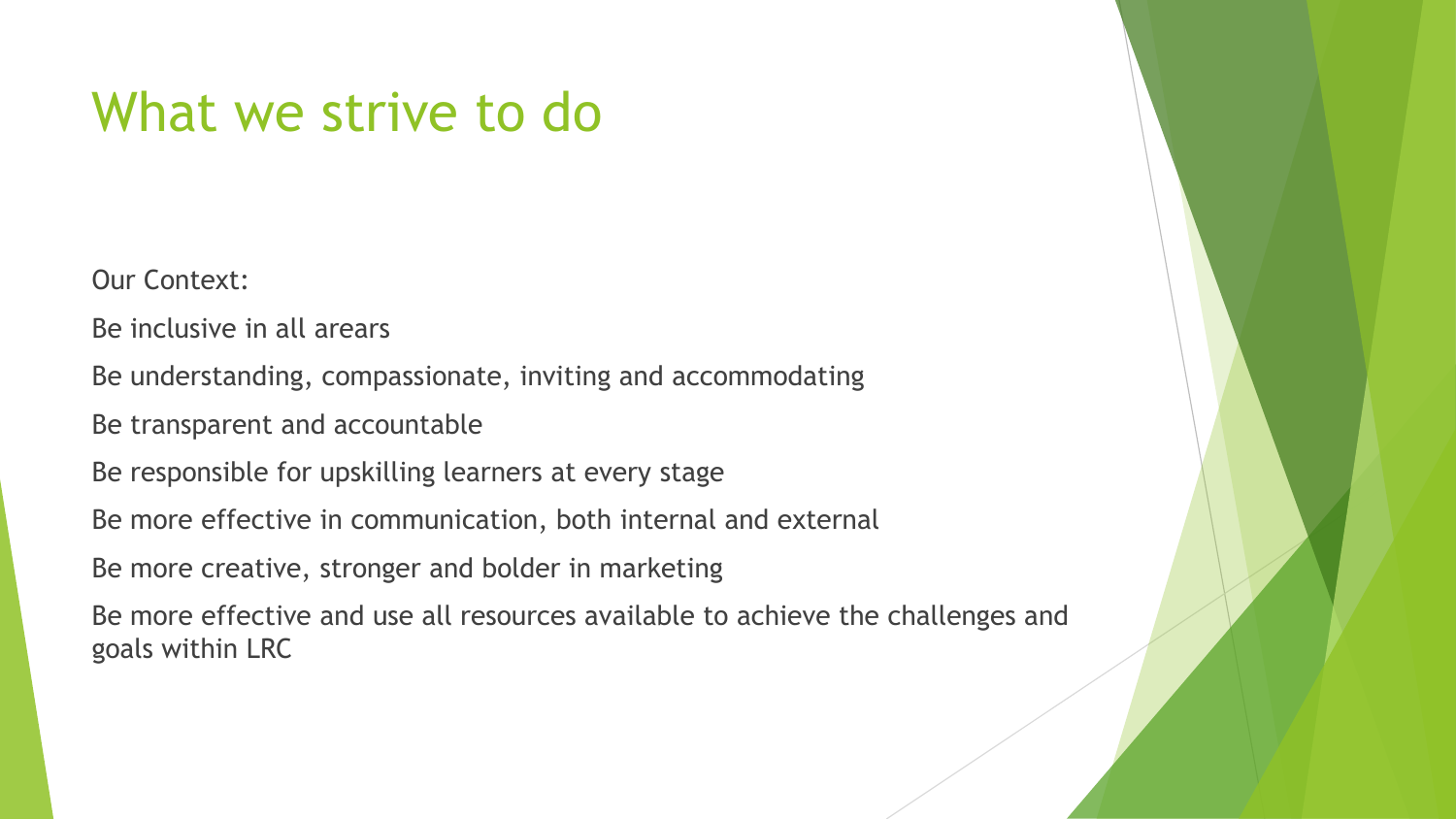#### What we strive to do

- $\triangleright$  Be the best and demonstrate high quality in all aspects of operation, administration and quality
- Be effective team players through operating an open space office to enable sharing of good practice
- $\triangleright$  Be professional at all times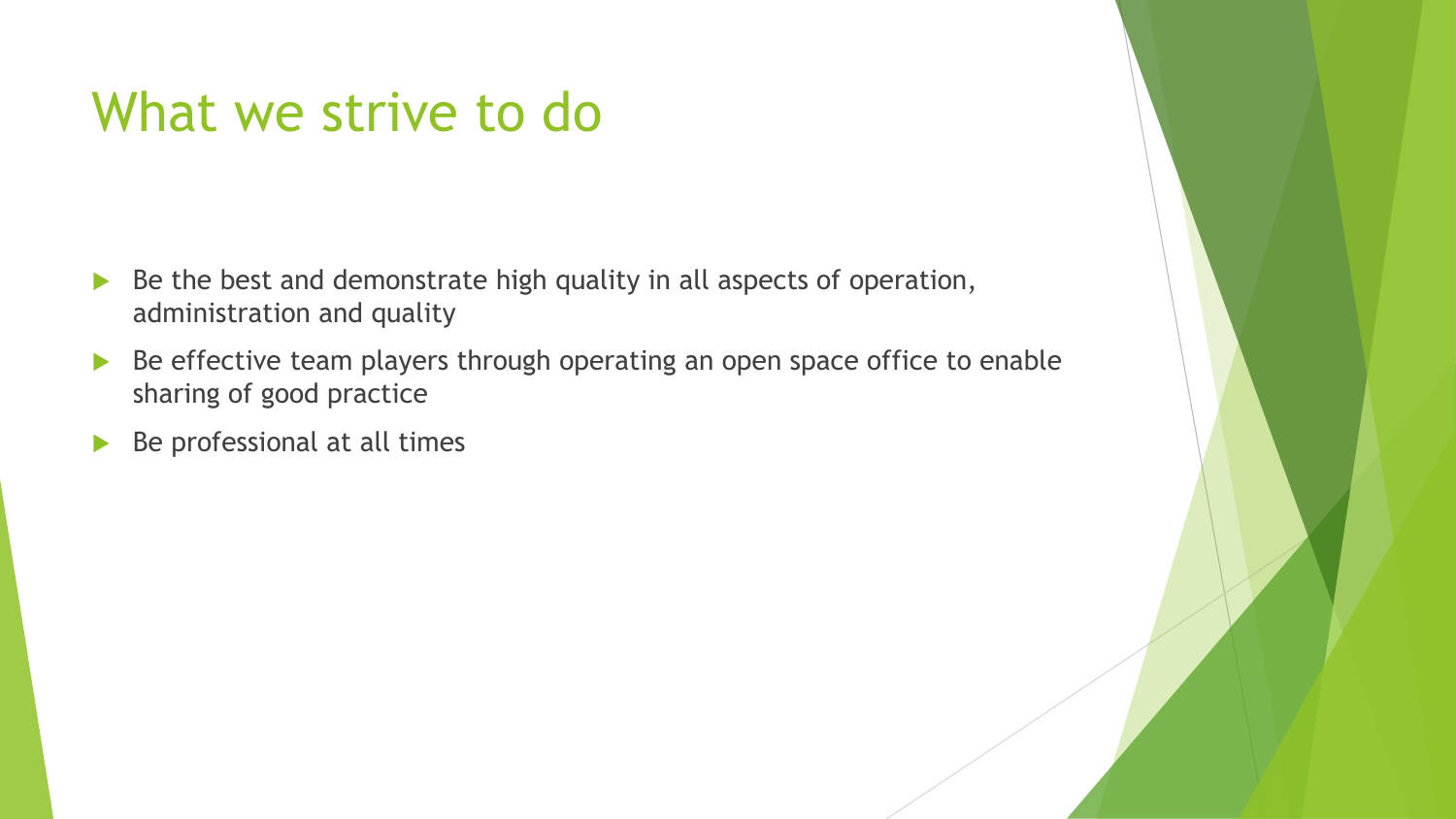## Our challenge over the next five years

Government legislation and funding changes

Audit, compliance and delivering excellence at inspection that reflect the quality of learning, leadership and operation

Uncertainty over Brexit and the impact that this may have on funding, learner numbers and skills training within the region and beyond

Staffing with the level of skills, experience and knowledge to ensure LRC meets and exceeds all standards and performance indicators

To ensure we meet all standards in relation to safeguarding, child protection, prevent, e-safety and meeting the needs of vulnerable adults

The environment, resources and equipment are of a standard to meet learner, administrative and staff team

To ensure we are fully compliant in relation to data protection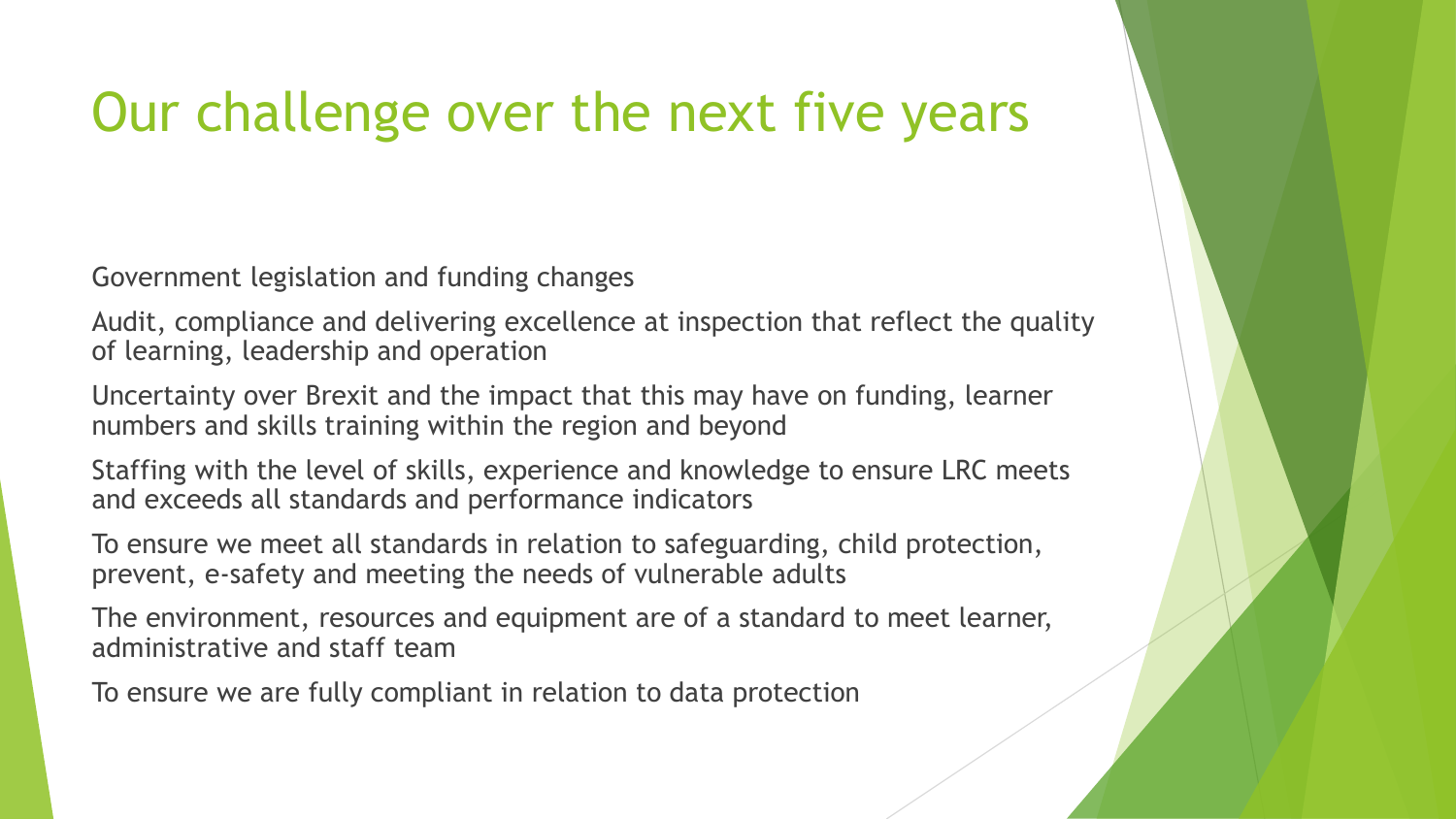# Strategic Aims

- To be a centre of excellence in education and training at all levels
- To assist in the learners driving their economic growth by supporting learners to higher education
- $\blacktriangleright$  To be innovative in working with individuals and groups that require additional opportunities and chances through offering teaching, learning, skills and a curriculum that is delivered to a high quality and standard
- ▶ To recruit, retain, develop and reward the best staff who will take LRC forward
- To be future proofed, responsible and accountable Provider, financially viable with reserves that can be used to invest in growth that builds greater sustainability
- LRC to be a centre that people, industry and community groups feel able to refer individuals and groups to through demonstrating and achieving excellence in advice and guidance.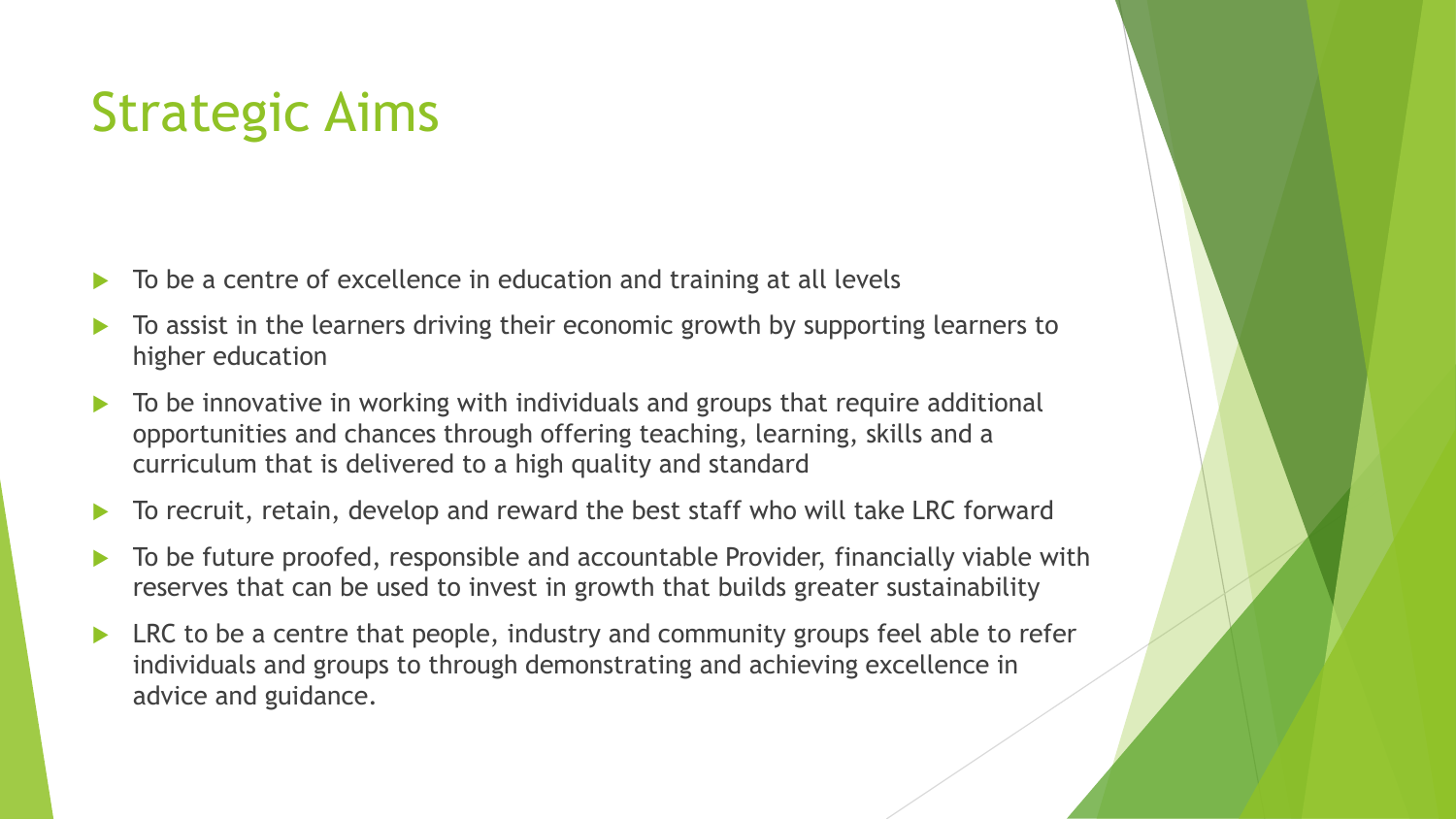# Strategic Aims developed further under the following headlines

**Diectives** 

This will be achieved through

Success will look and feel like this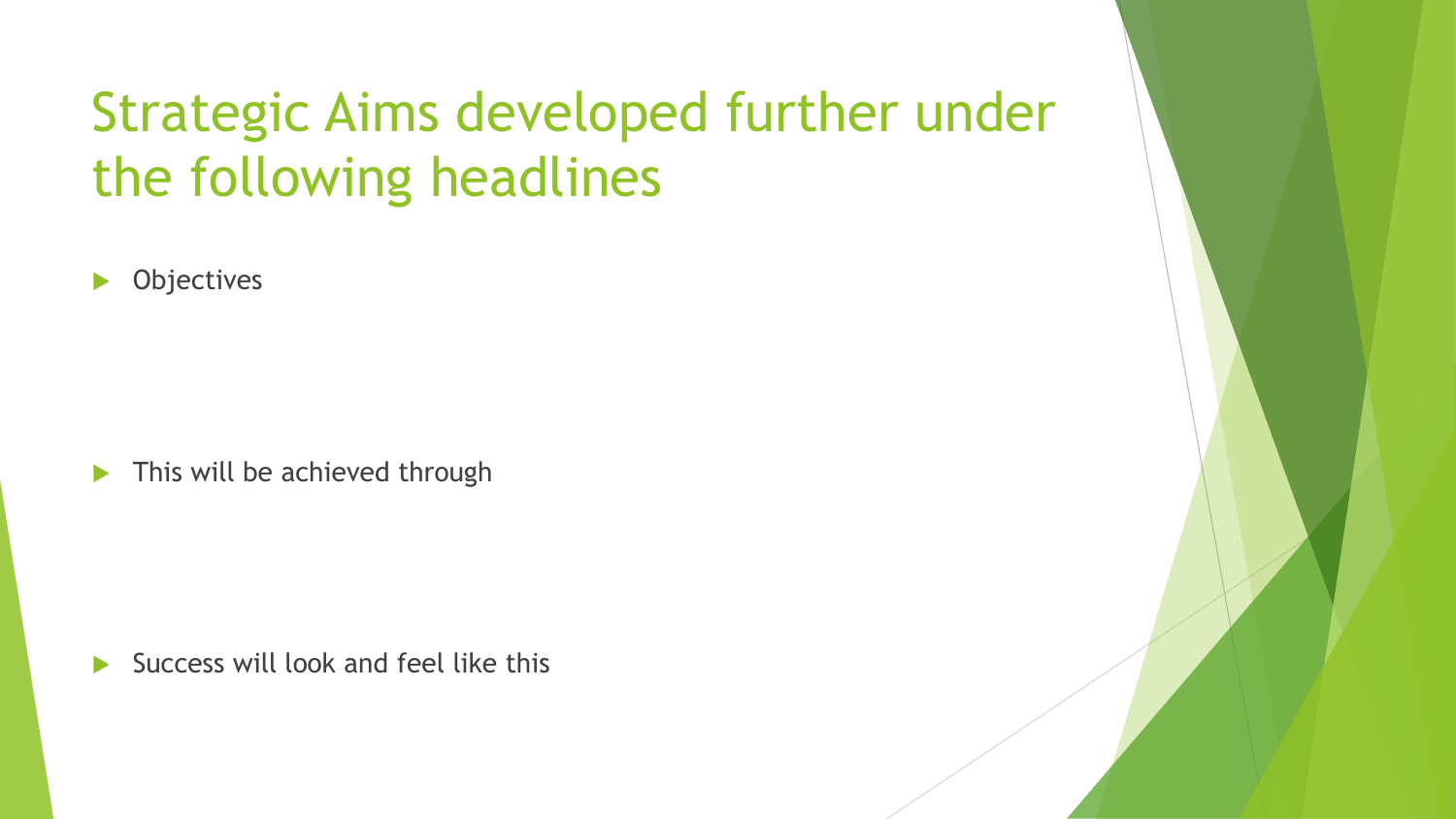# To be a centre of excellence in education and training

- OBJECTIVES:
- $\blacktriangleright$  To be one of the first choices for learners, employers, staff and stakeholders
- To provide outstanding teaching, learning, assessment and learner experience
- To ensure resources are of the highest order
- To become a role model education and training Charity
- To be recognised for excellent communication and marketing both internally and externally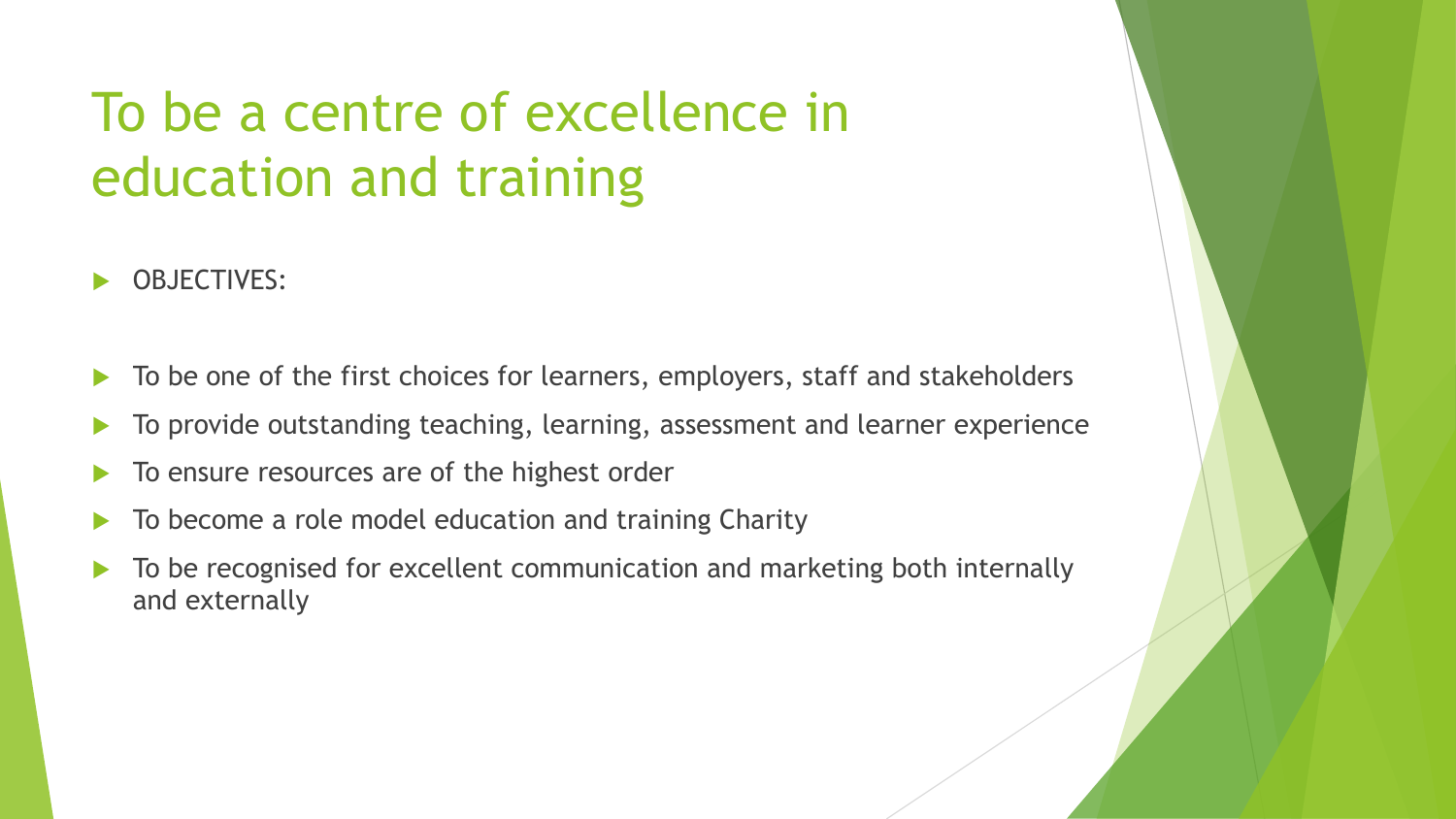# This will be achieved through

- Achieving excellent outcomes in all external audits and against national benchmarks through effective quality assurance processes
- Implementing an effective and evolving teaching, learning and assessment strategy
- Dynamic and proactive governance
- An effective Staff Development Policy
- Investment in resources and facilities
- A robust progression strategy
- Appropriate and effective employer engagement and delivery
- Effective Community & Stakeholder engagement
- A comprehensive Learner Engagement Strategy encompassing both employability skills and personal development
- A pro-active Safeguarding and Prevent Strategy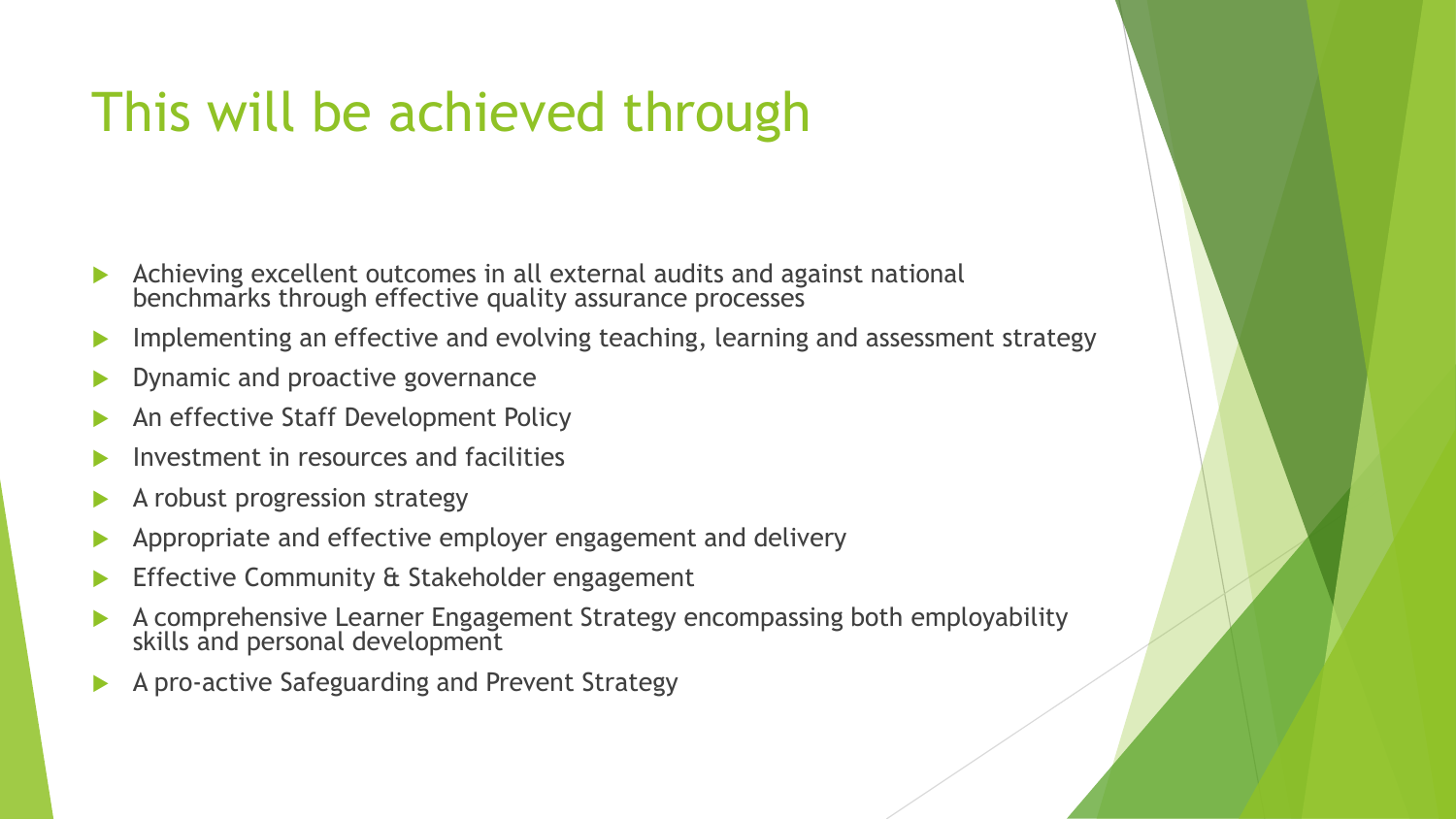# Success will look and feel like this

- LRC has an excellent reputation in all communities and advances equality and diversity
- LRC will be deemed to be outstanding in all external audits
- LRC's brand and sub-brands are recognised and associated with excellence
- Opportunities are recognised and maximised
- Staff are empowered to take risks
- There are specialisms within LRC and good practice is embedded across the sub centres
- Learners have excellent employability skills and go on to positive destinations
- **Learners** promote LRC within their communities and industry due to the quality of service, are well informed of their social responsibilities and know how to build on their achievements and experience.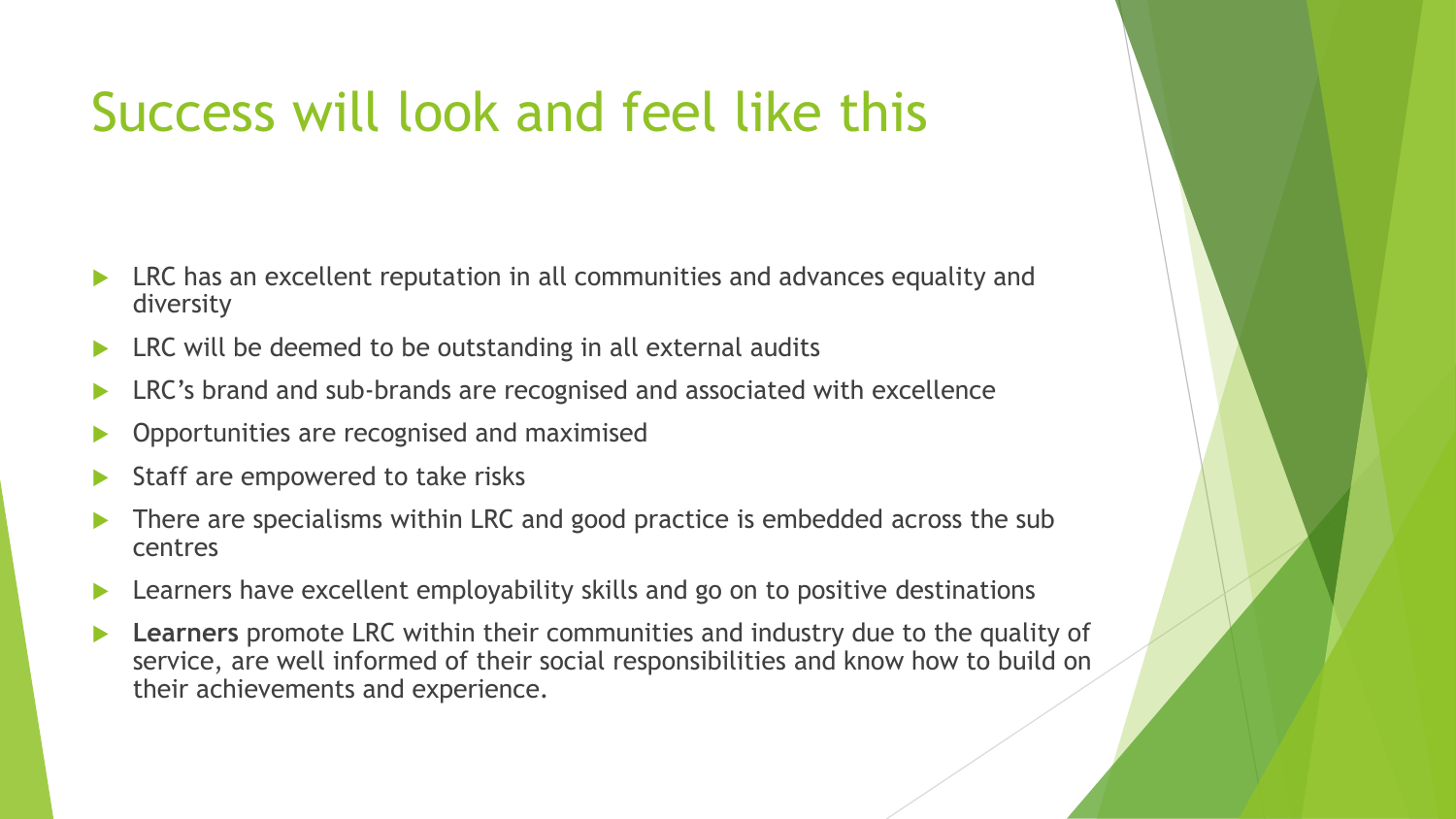#### To assist in the learners driving their economic growth by supporting learners to higher education

Objectives:

To be the partner of choice for local and regional Universities to support learners to grow their workplace skills

 $\blacktriangleright$  To assist in the learners driving their economic growth by supporting learners to higher education To have a pipeline of community and other education and training organisations LRC can signpost learners and candidates too

To have a pipeline of potential partners/stakeholders that LRC can include in tenders, bids and other partnership opportunities

To be a 'Community Champion' promoting the involvement of community groups within LRC's services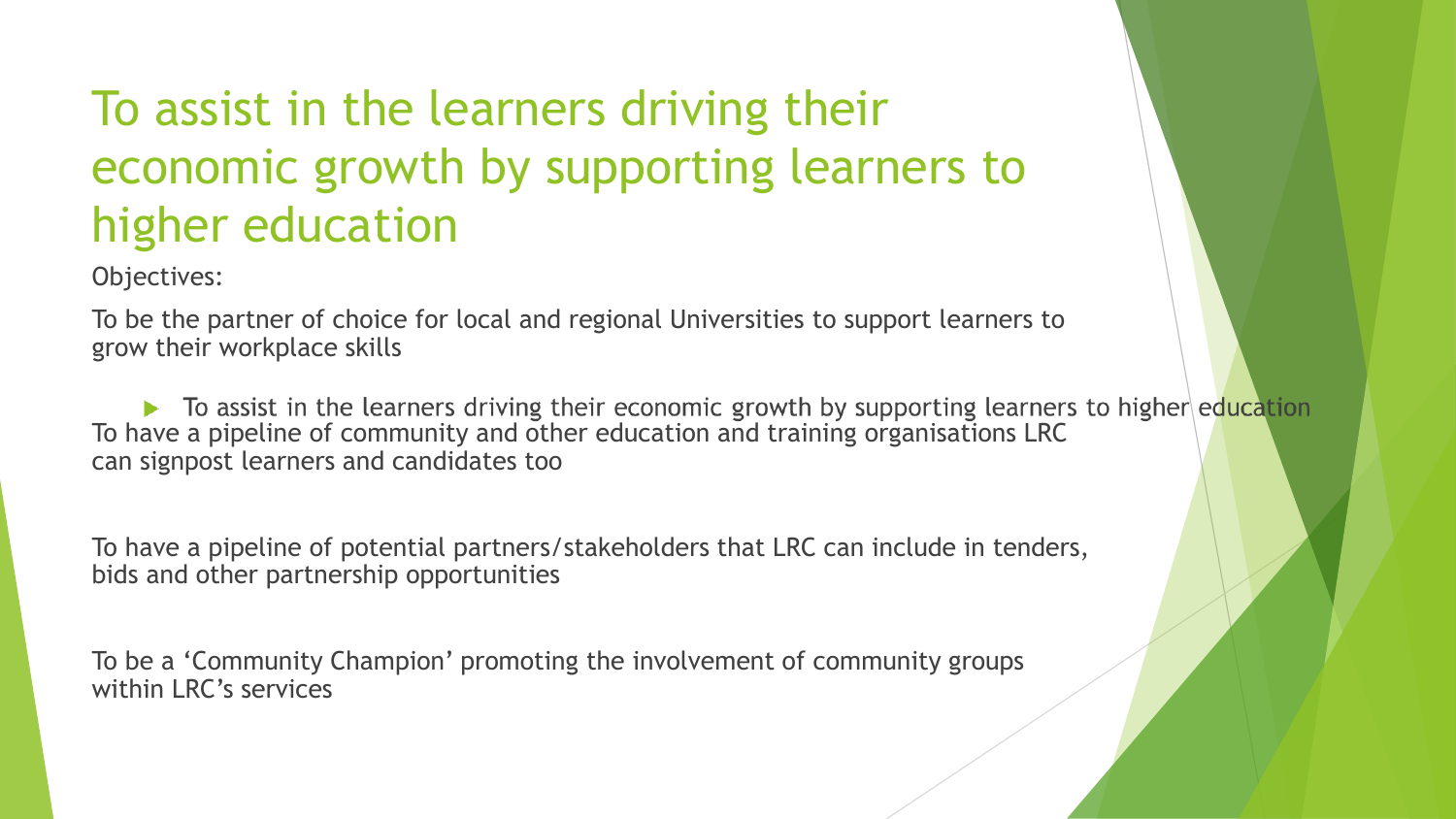### This will be achieved through…..

LRC to join and work towards being a proactive member of local community groups and develop further the network opportunities

The creation of an 'Additional Services' register and become a central hub for the community groups to access and work with

The creation of the LRC approved provider register. Organisations on the approved list will be required to meet requirements and set criteria e.g appropriate governing policies, Equality Act compliant

Regular attendance at community events; stakeholder representation on project steering committees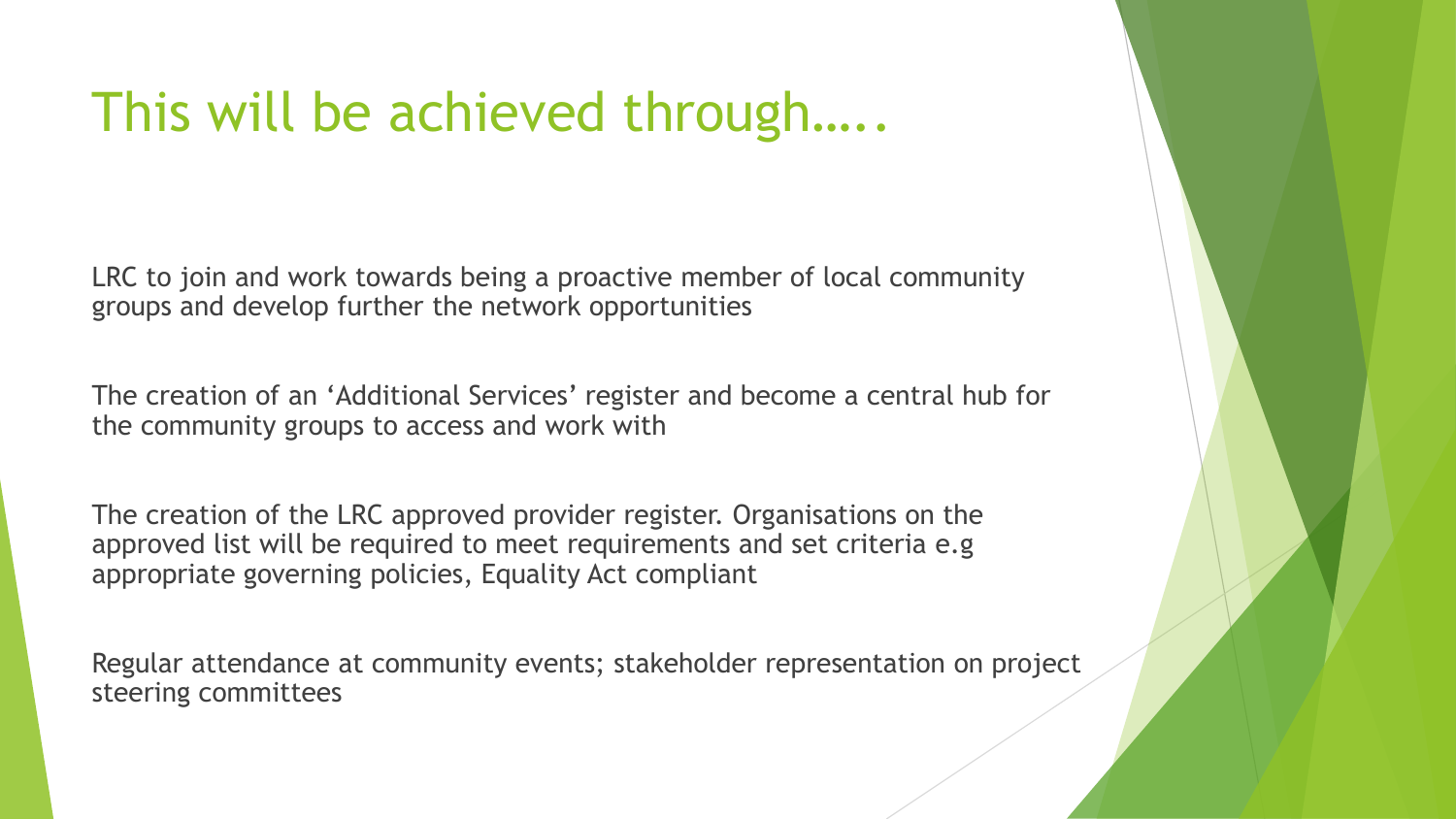## Success will look and feel like this….

LRC joined and participates in various networks promoting services and fostering robust community links

No learner or ineligible candidate should leave LRC without information enabling them to access alternative provision

An effective register of 'Approved Providers' that adds values to LRC's offer to commissioners and other funders

Local and regional community groups recognise LRC as committed to supporting their growth; stakeholders are actively engaged in LRC project steering committees.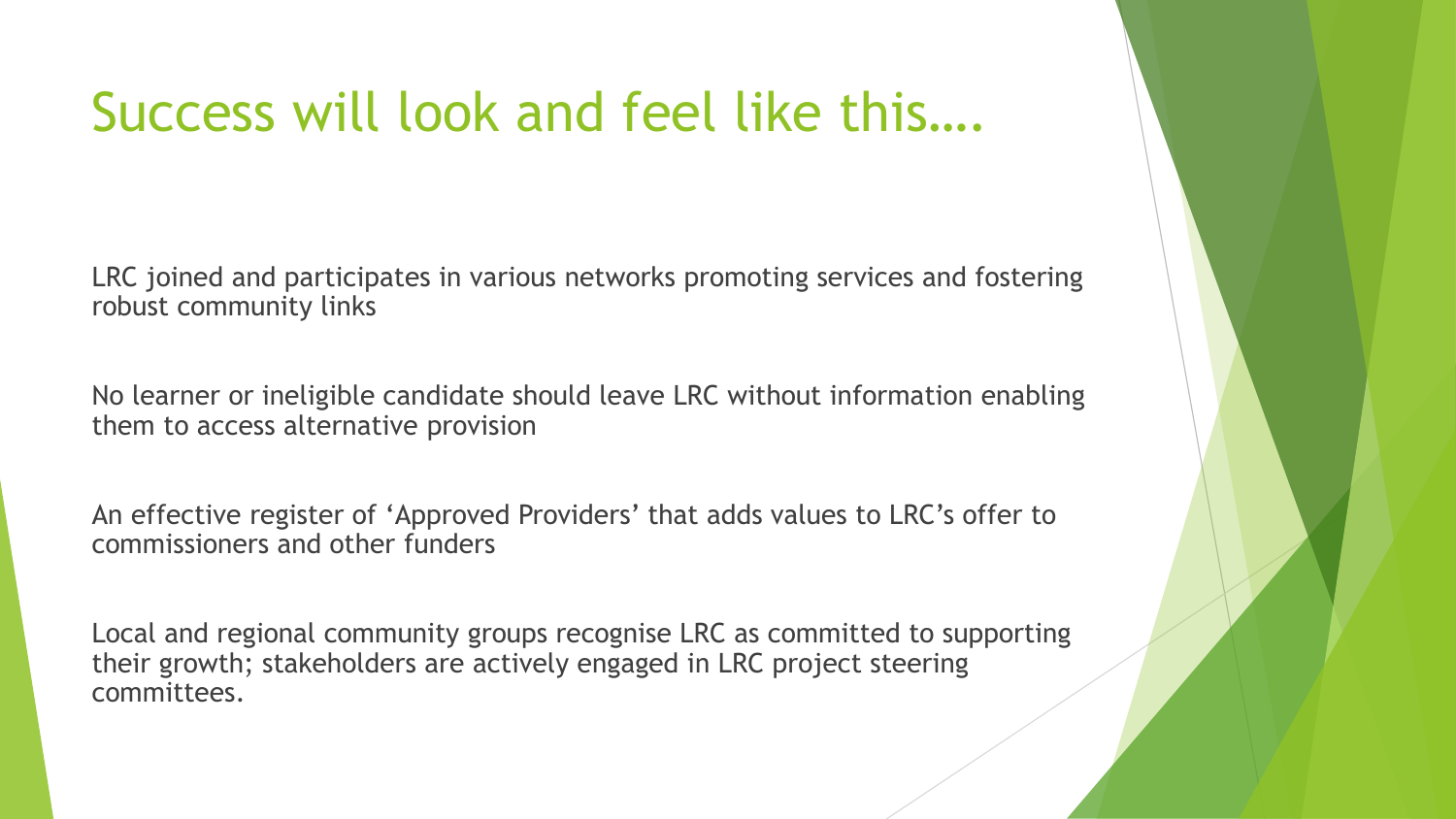To assist in driving the economic growth in our region and other key regions through the delivery of education and skills aligned to local economic priorities and employment needs

**Objectives** 

To be aware of the existing regional and local borough economic priorities and employment needs

Work with economic key stakeholders to inform the priorities and needs at Borough, sub regional and regional levels

Work with employers to better understand their HR needs and to identify emerging requirements

Employers recognise LRC as one of the first choice providers that is able to support employers across a range of areas, from recruitment through to CPD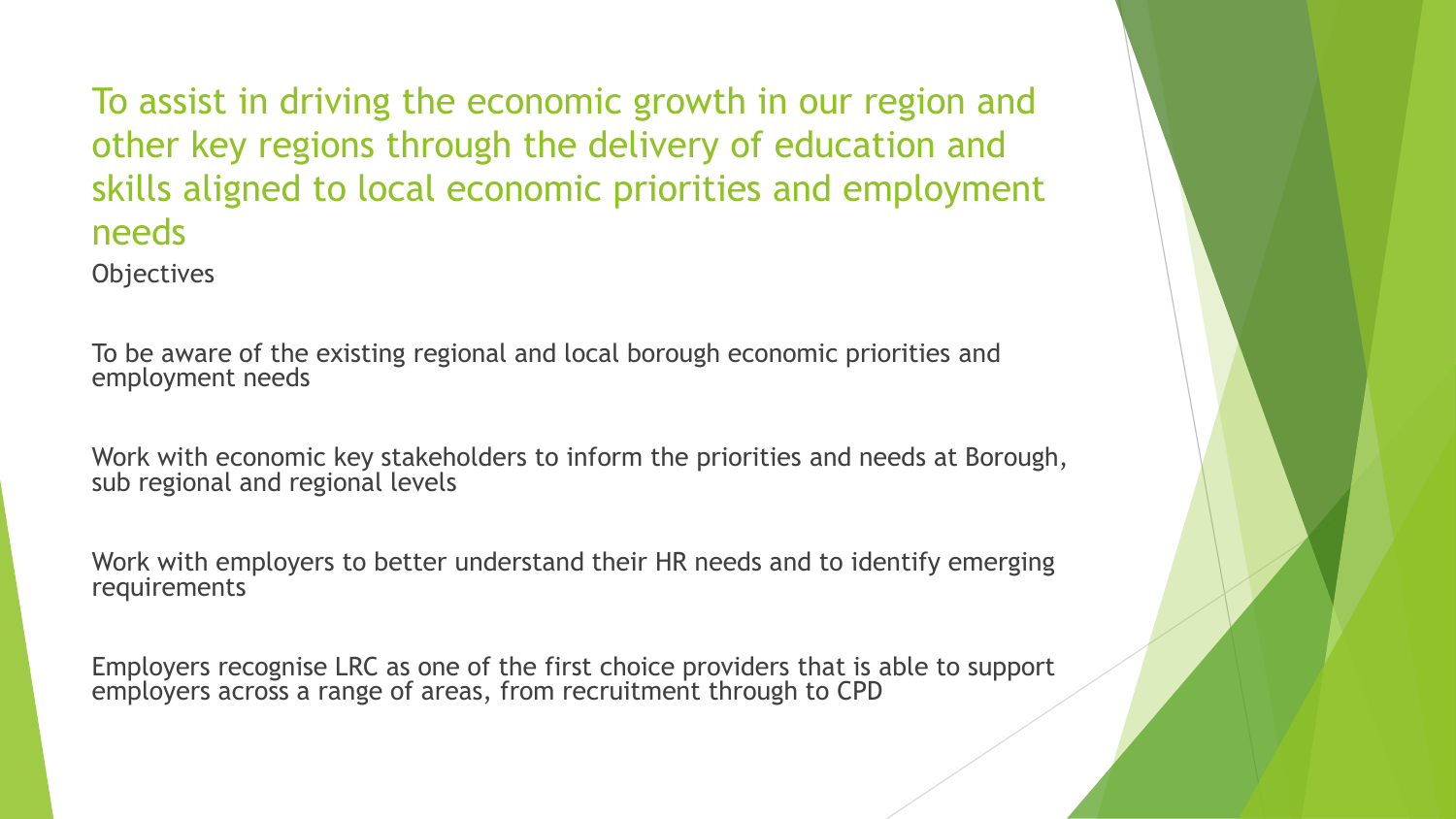#### This will be achieved through…..

Effective research using Central/Local Government sources (NOMIS ONS), sub regional strategic development plans and employer group information

Attend Local Authority engagement events and provide feedback to consultation exercises

Attend employer events, business forums and Chamber of Commerce meetings to engage employers and offer complementary services

Meeting employers and 'selling' the business case for engaging with LRC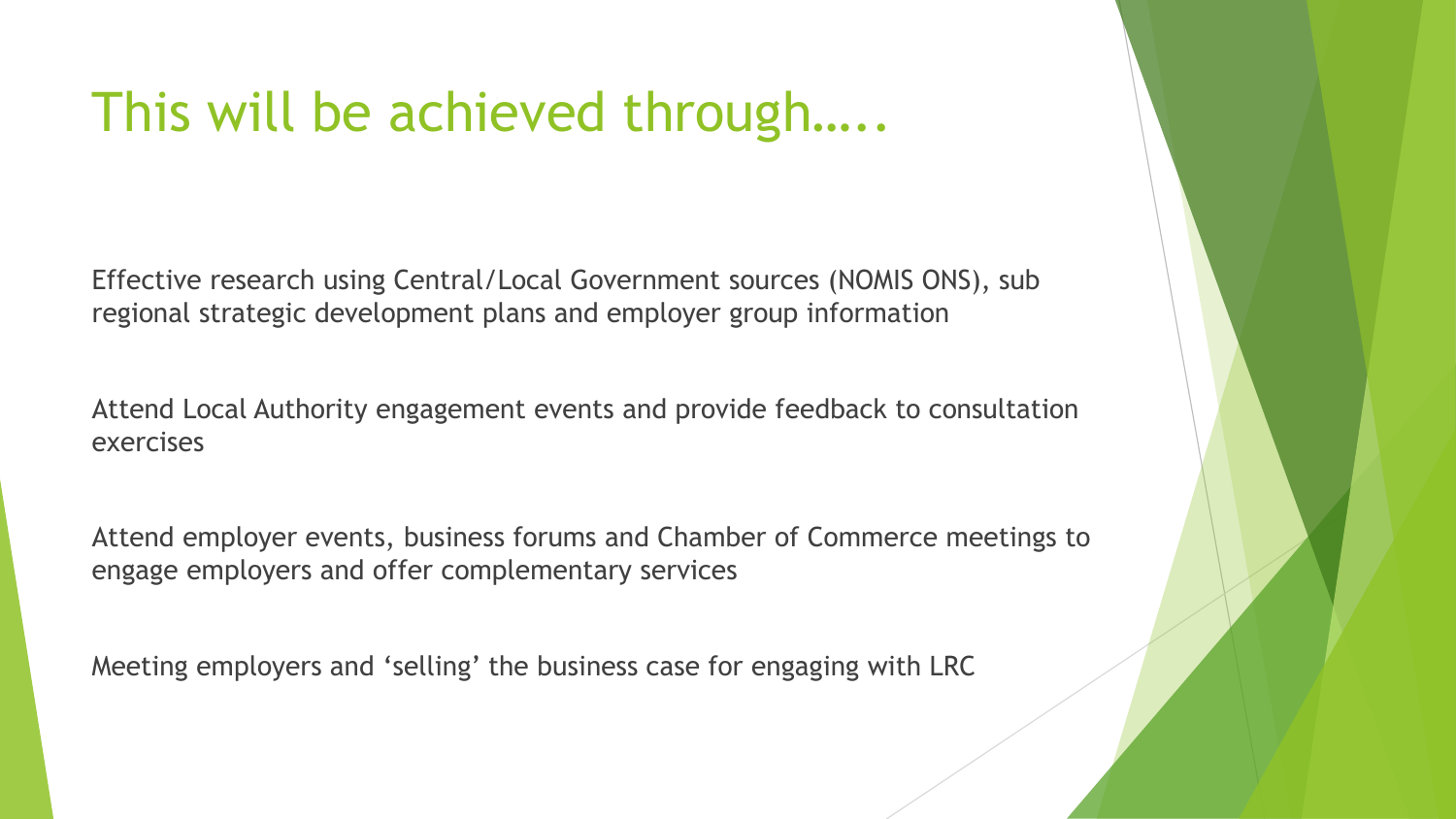## Success will look and feel like this…

LRC provision is clearly mapped to the regional priorities and this is recognised by commissioners and funders

LRC is recognised locally, regionally and within key business sectors as a key player in being a recognised partner in shaping social and economic wellbeing and strategy

LRC actively takes part in local and regional employment events including becoming participants with presentation stands

Employers and involved in the design of projects to ensure they meet employer and industry needs. Partnering with employers and employer networks e.g. East London Business Network, Redbridge Chamber of Commerce.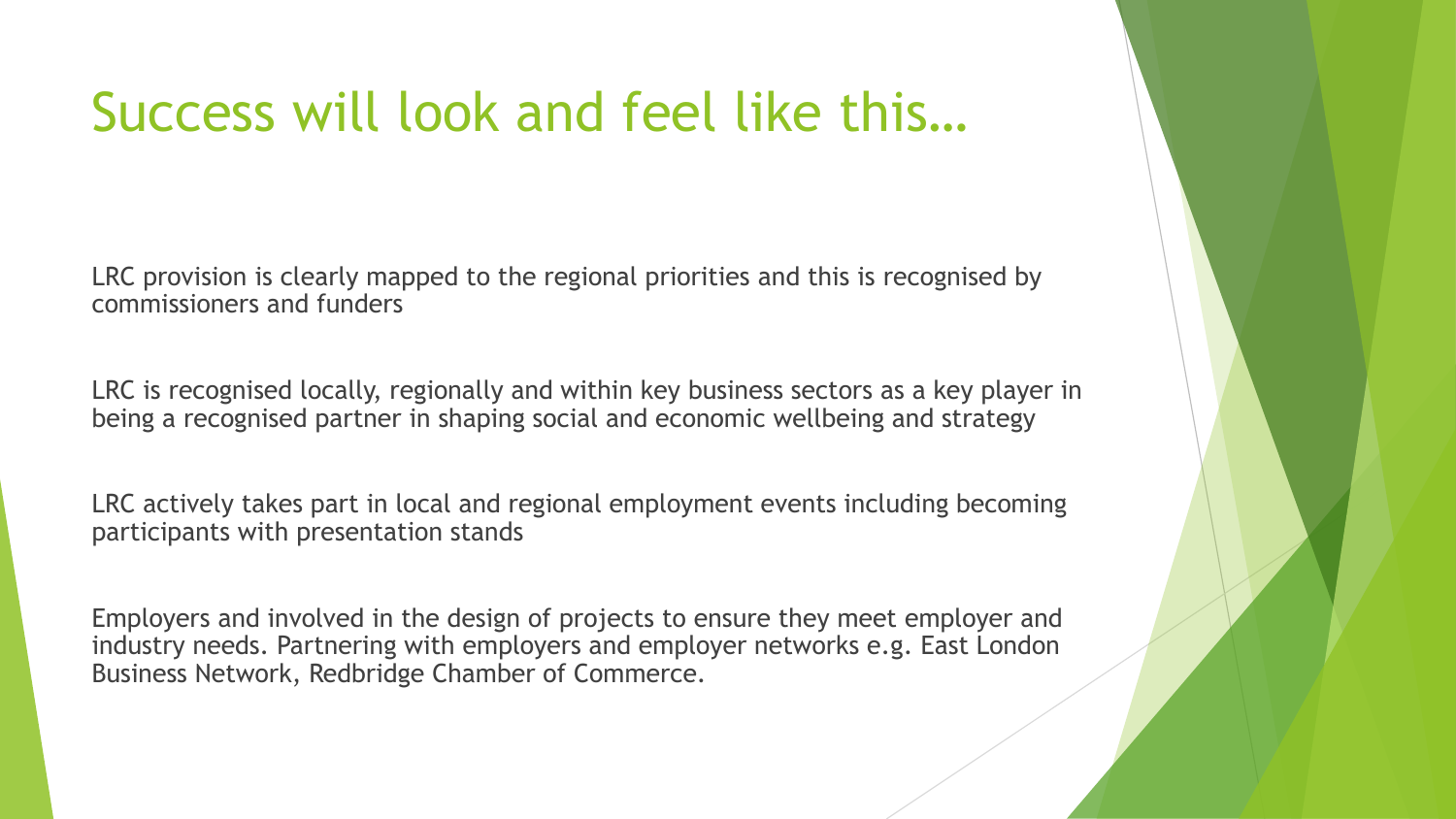# To recruit, retain, develop and reward the best staff who will take LRC forward

**Objectives** 

Robust recruitment process by a panel

Strong staff development plan

Incentivise and reward staff that develop LRC

Develop strong working relationships between departments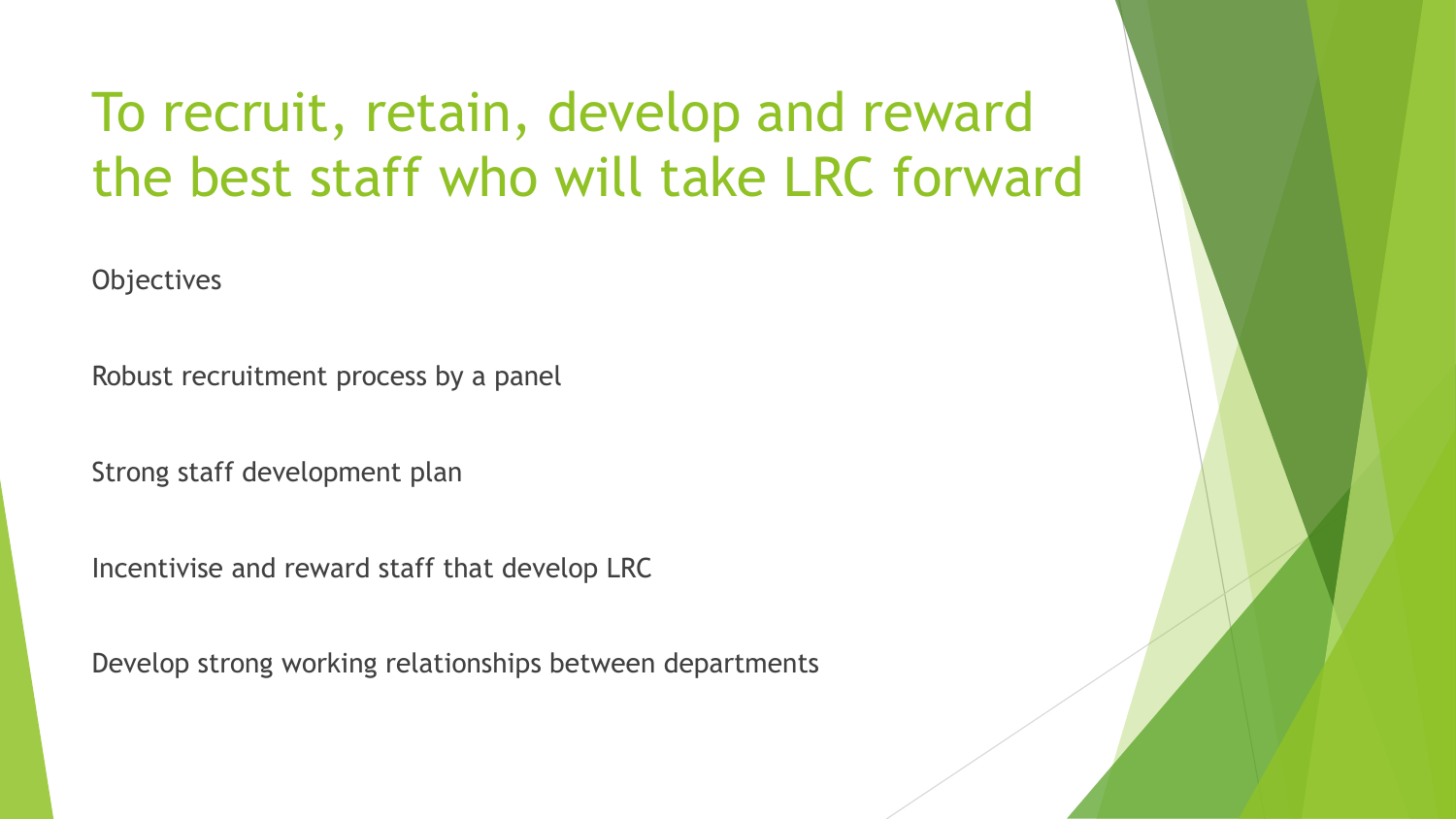### This will be achieved through …

Only employ staff that meet job descriptions – robust micro teach and interview

Robust appraisal process and accurate training and development

Achieved through meeting contract targets, external feedback, repeat contracts and personal goals

Strong, creative, supportive, proactive and fair management top down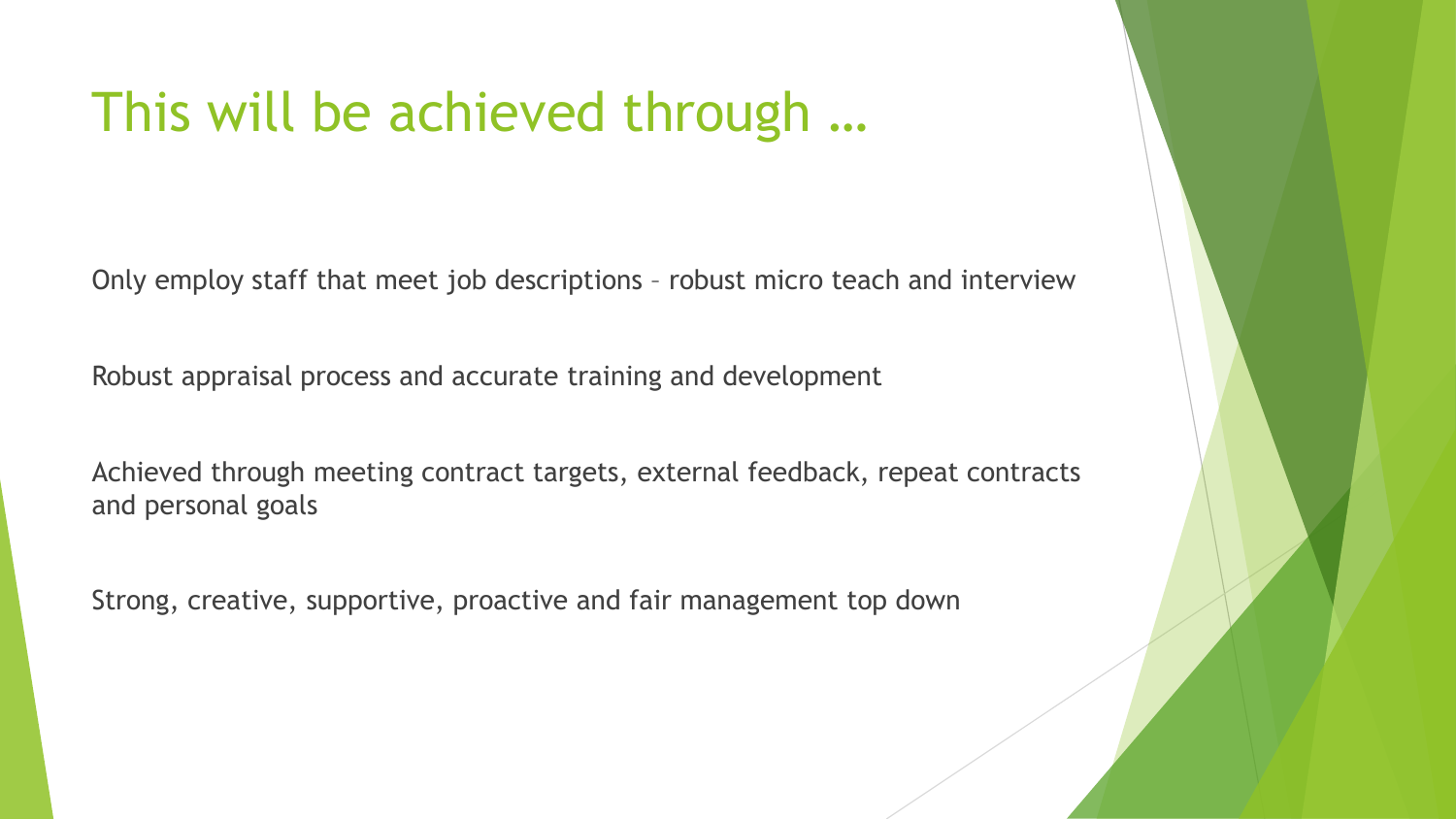## Success will look and feel like this …

Strong teaching and learning with low staff turnover

Achieving key performance indicators and being a valued member of a team achieving and exceeding contracts

Achieving excellent success rates and customer feedback

Excellent external assessment and grades from external organisations and inspection bodies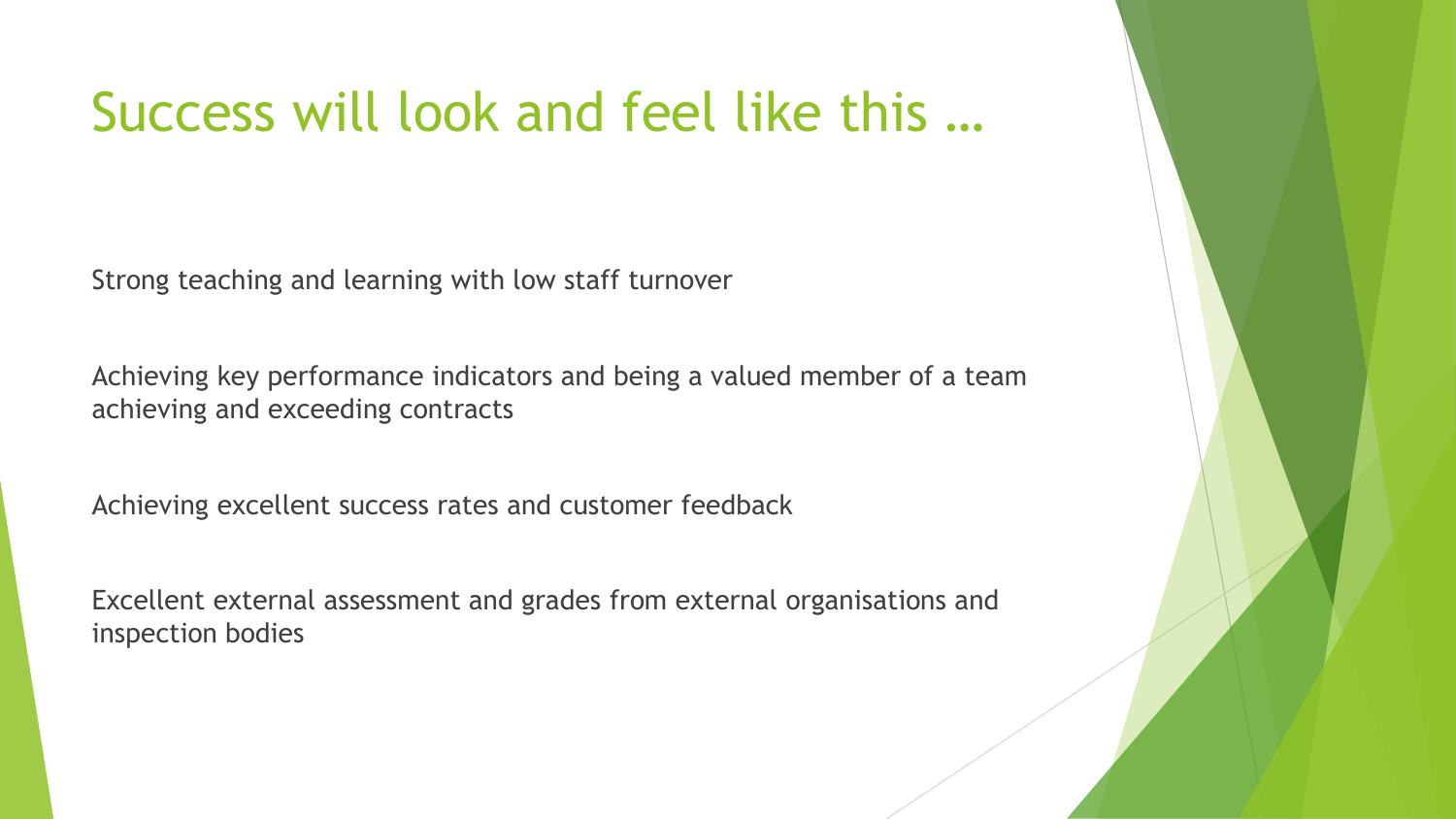To be future proofed, responsible and accountable charity with financially viable reserves that can be used to invest in growth that builds greater sustainability

**Objectives** 

To have accountable trustees (board members) that are active and responsible working for the charities best interests

To have a strong senior management to drive forward the vision, mission and strategic aims and achieve excellence

To have a strong, robust financial system with reserves that can be used for investment to ensure the charity is sustainable through financially difficult times

To invest in sustainability and growth of hub centres nationally and worldwide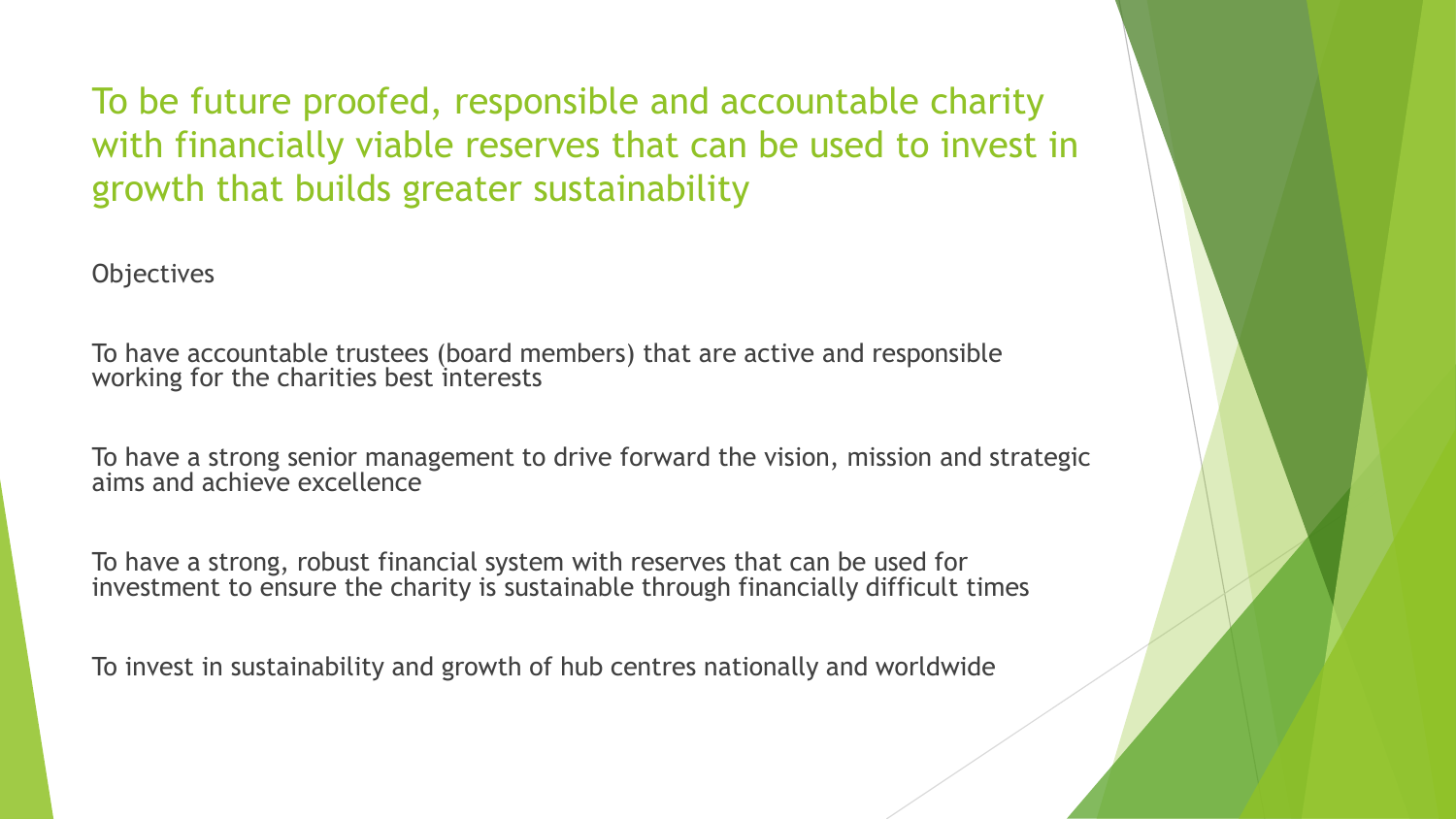#### This will be achieved through……

Strong and responsive financial processes

Increasing and diverse streams of income by being more financially astute in the contracts we partner with or win and secure

A three year financial plan strongly managed by the executive team and monitored by the trustees with devolved budgets for each section/manager

Being enterprising and entrepreneurial in growing the charity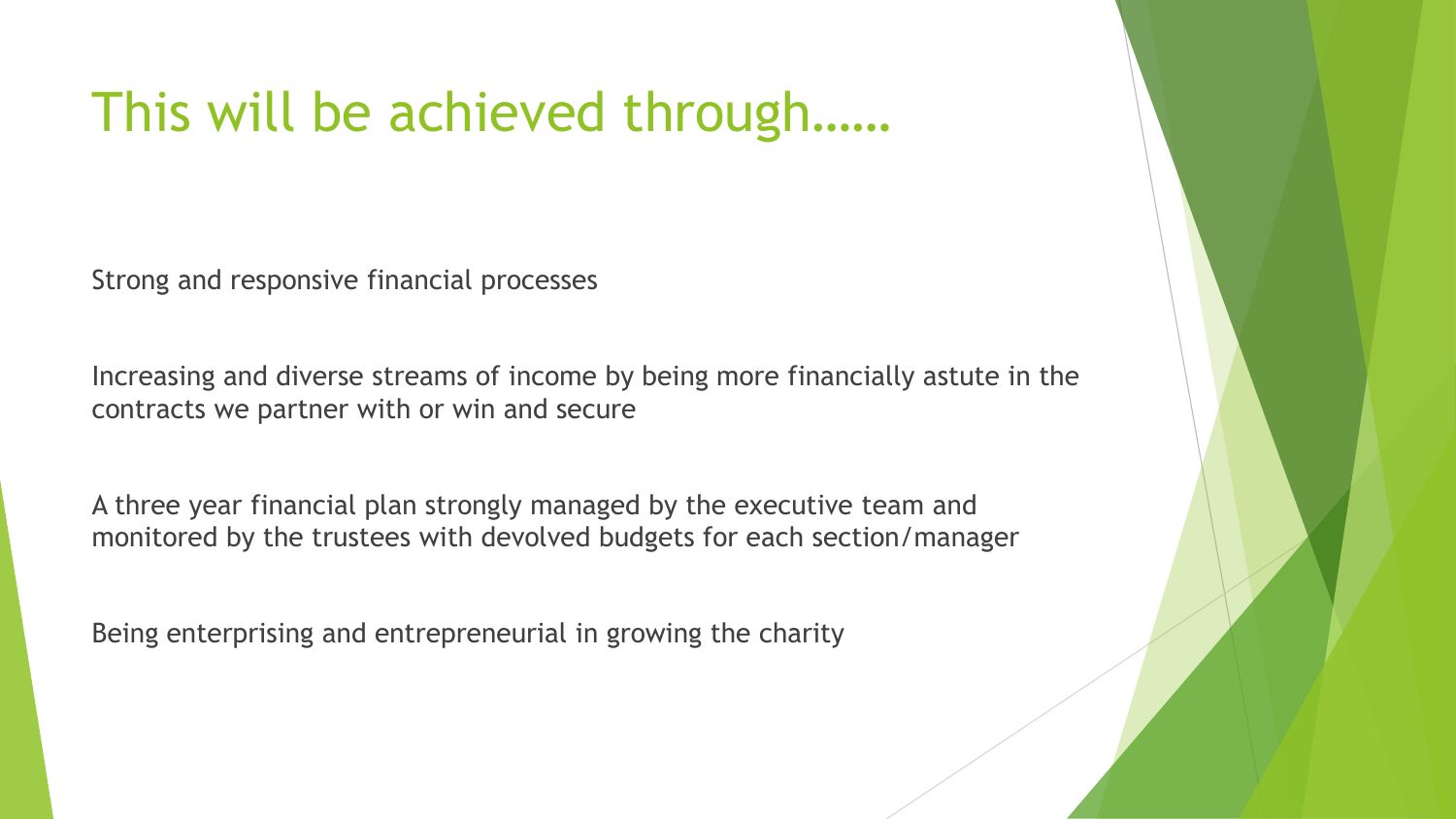## Success will look and feel like….

Financially stable

Strong reserves

National and International hub centres

Strong partnership working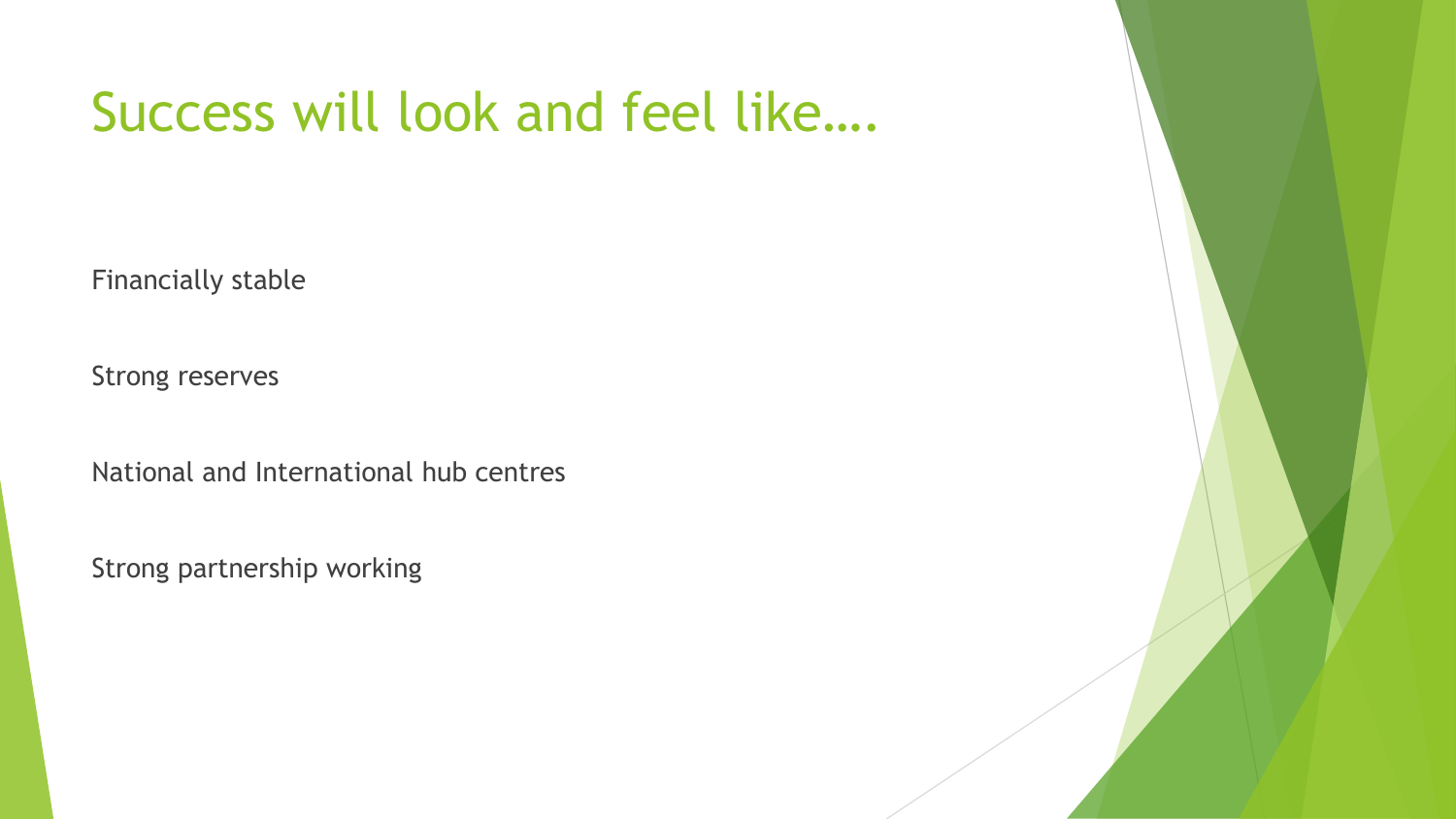LRC to be a centre that people, industry and community groups feel able to refer individuals and groups to and is proactive in demonstrating and achieving excellence in Information, Advice and Guidance **Objectives** 

To be a centre of excellence for Information, Advice and Guidance

To have community and employer/industry links that can be celebrated with reliable, secure and successful partnership

To be known in the community as strong and effective in working hard to reach groups and learners through delivering quality and achieving high standards

To accurately and fairly support new learners on the correct and most appropriate course or work with funding links to sign post to an appropriate organisation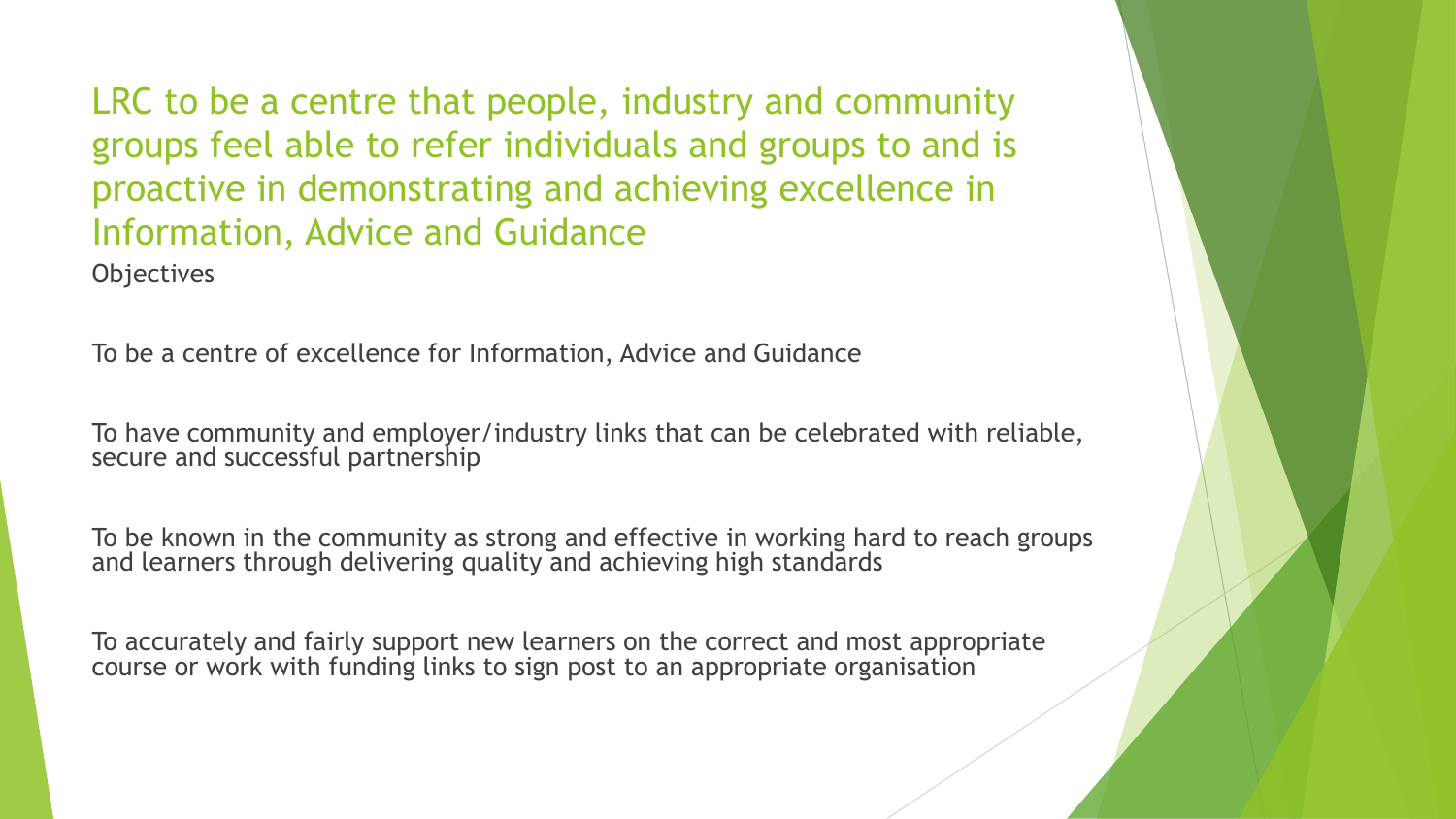## This will be achieved through….

Qualified, motivated and resourceful staff that are able to work with a range of learners

To be minimum Ofsted Grade 2

Strong, robust community and business connections with professional links in Industry and key community groups

To achieve and retain matrix and Investors in People and other relevant kite marks